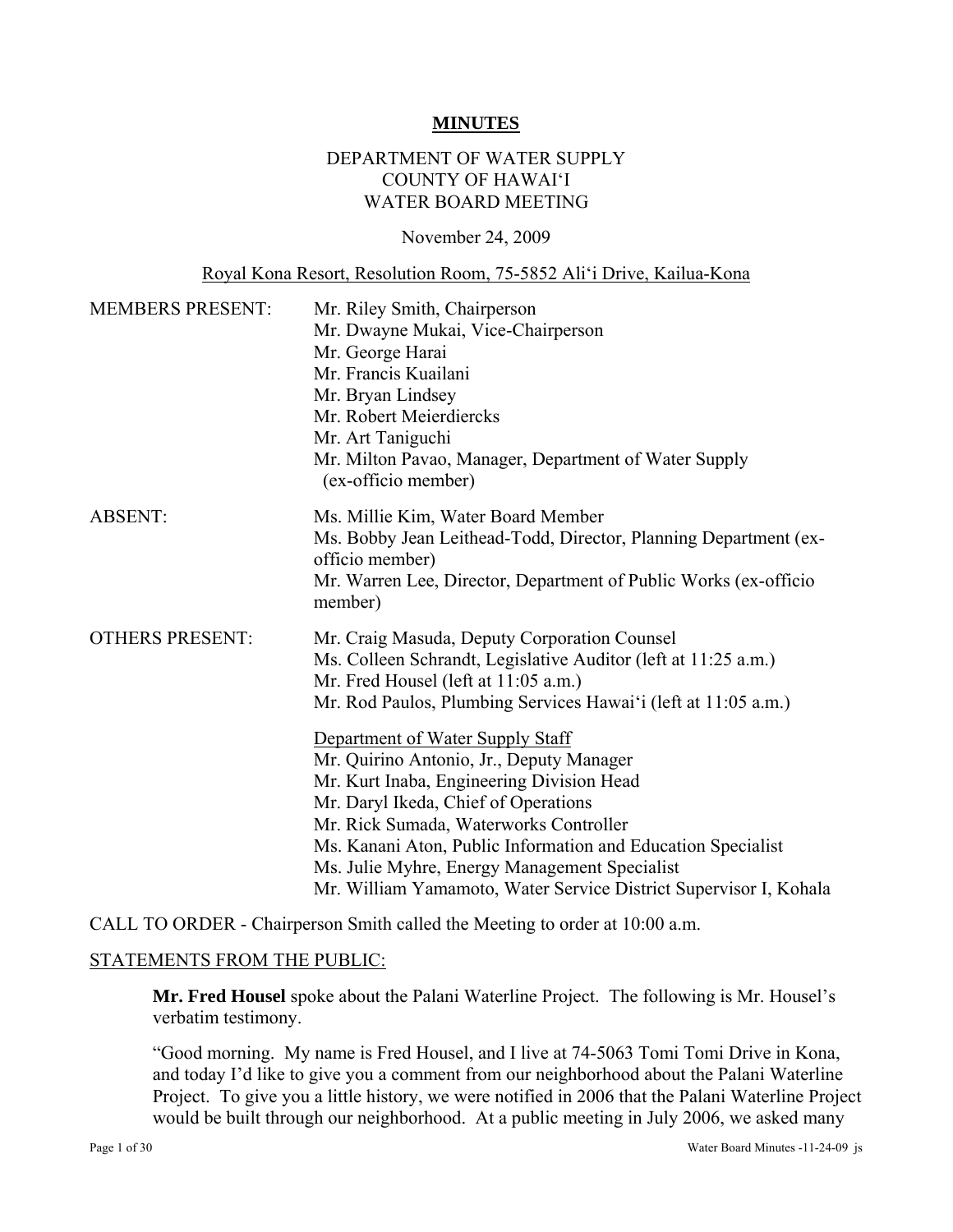questions about the project, especially how our access to our homes would be ensured during the construction. As you may know, Tomi Tomi Drive is only one lane in several places. We were told by the Department of Water Supply that the contractor would provide an access plan before construction started. The Department of Water Supply conducted another public meeting on October 6, 2009. When we asked about the access plan, we were only told that the equipment would stop at noon to allow access into Tomi Tomi Drive. There was no plan. The maximum wait would be five minutes. No project schedule plan was available. We were told the construction crew were about to start in about two weeks, and take about six months. We requested at the meeting, and were promised, the complete construction plan and schedule would be posted on the Department of Water Supply webpage the following week. Construction *did* start, a little over two weeks later, but no plan or schedule was posted on the Department of Water Supply webpage. Neighbors became very worried and upset about what could happen. Now, when the project started, when trenching began on Kuni Road, which is connected to Tomi Tomi (Drive), several problems were seen. The first one: no project sign, as required by the contract, had been posted, so there was no warning (for) anyone coming into the neighborhood that there was a construction zone here. The second thing is, excavation started with no dust control, as required in the contract. We actually had to call the inspector to come out and enforce the dust control. And the third thing that we've noticed is, the contract specifies that the work hours are to be from 7:00 to 3:30, and we noticed work continuing till 5:00 p.m. So we asked the contractor about that, and he said that they have been given approval to extend their hours till 5:00 p.m. Now, no notice or acceptance was provided to the residents. If the contract terms changed and we feel it affects our neighborhood, which it certainly does, there's a lot of noise, traffic, dust, in an area where you're using a hoe-ram with a lot of vibration going on. And so, extending those hours should've been made news to us, and we should've had some say-so about it, we feel. This seriously affects the quality of our life in our neighborhood. So we called a meeting with the contractor, and he assured us he would provide a short-term work plan and schedule. He told us no bypass plan had been done to ensure our access during excavation on the narrow areas of Tomi Tomi (Drive), but that he was working on a plan. All of this, plus the noise, traffic and earth-shaking due to the hammering made all of the neighbors very uneasy and upset. We called a meeting with Milton Pavao and Larry Beck to discuss the project with our neighbors. At the meeting, the Department of Water Supply promised to provide a full plan and schedule for the project. The plan has still not been delivered. The encouraging news is that the contractor has been providing a weekly short-term plan and schedule which helps tremendously to understand what to expect, and where the work's going to be done, what possible impacts we should experience. That really helps. The contractor has worked out agreements with adjacent land owners, and has constructed temporary bypass roads from the narrow areas of Tomi Tomi (Drive). There *is* still one bottleneck area which has not been resolved. The construction hasn't reached that point yet, but we're still hoping (for) some satisfactory alternative. That's key; there's virtually no other access to that point. In summary, we feel this project has not been handled very well, and that the concerns of our neighborhood have been disregarded. We still have not received the complete plan and schedule which the Department of Water Supply promised in October. We wanted you to understand our experience and our concerns. We feel all the problems we have experienced could've been prevented by proper planning and communication. We sincerely hope the Department of Water Supply learns from this experience and makes improvements in their future projects. Thank you." (End of Mr. Housel's testimony)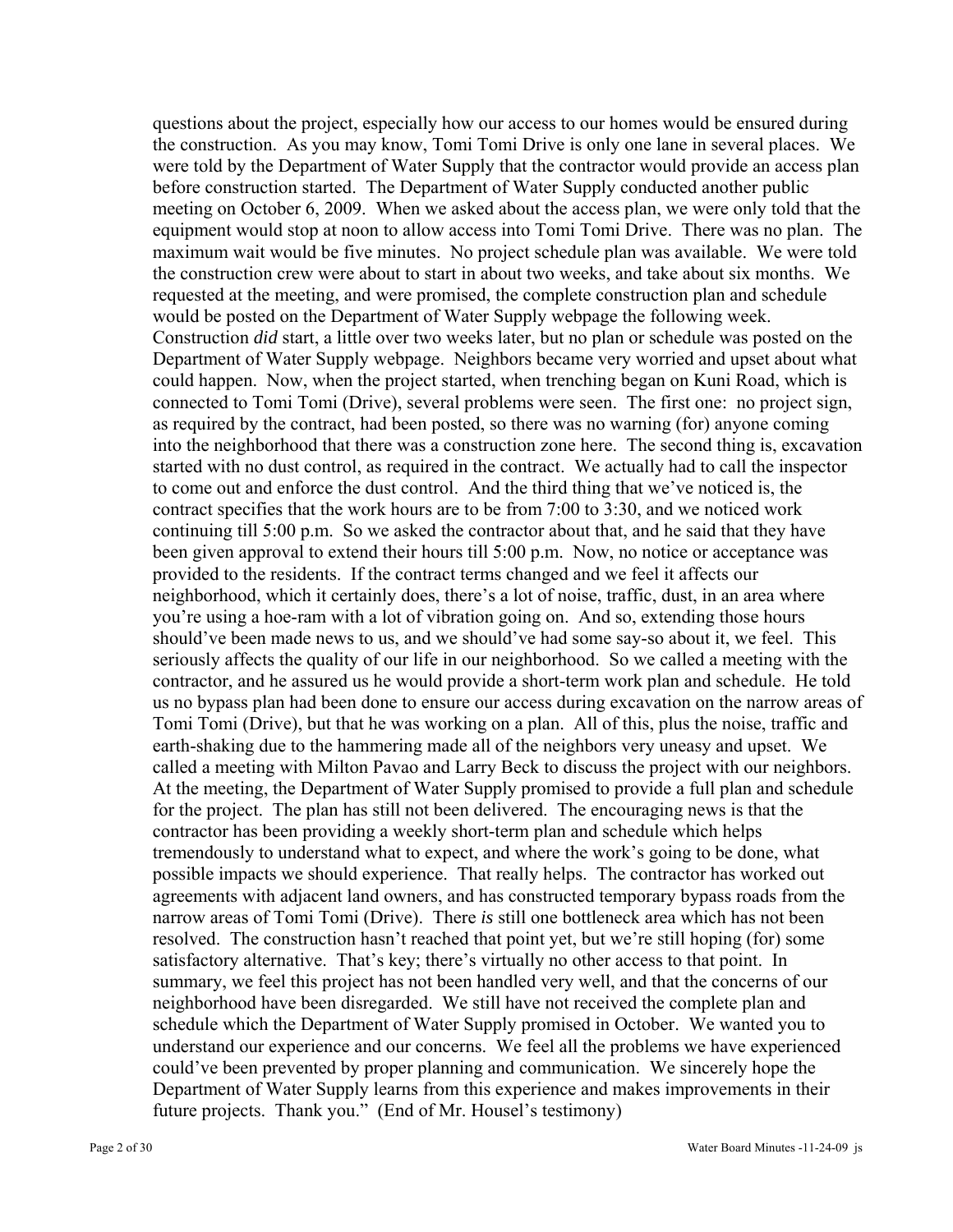Chairperson Smith suggested that the Manager take up the Palani Waterline Project item at this time, instead of later in the Manager's Report.

The Manager agreed that the item should be taken up now.

Chairperson Smith asked Mr. Housel to provide the Secretary with a copy of the written testimony he had prepared.

The Manager said he understood the community's frustration, but assured that the Department was bending over backwards to address the community's concerns. The issue of dust control has been resolved for quite some time, he confirmed. He also confirmed with Ms. Aton that the Department has posted on its website a schedule from the contractor. The Manager said he understands the challenges that the contractor faces, thanks to his own background in construction. While the community wants the entire project schedule to be posted, it is virtually impossible to do so, because things change day to day. He agreed that a temporary plan is more feasible than a full plan that is subject to change. The Manager noted that he took the unprecedented step of sending Mr. Housel, a resident, the contract, as well as a complete set of plans. He noted that the Department is in the process of resolving many of the issues which Mr. Housel raised, such as the bottleneck. It is the contractor's responsibility to work out a plan to address the bottleneck, but it is not for the residents to tell the contractor what to do, he said. The Manager said that the contractor has been extremely cooperative with the residents, noting that the contractor put in a bypass to alleviate inconvenience. The contractor had also come to the public meetings, including two meetings on site. DWS and the contractor have tried to address every concern that the residents have raised. He acknowledged that it is frustrating because Tomi Tomi Drive is a narrow road and problems do arise. The Manager has apologized to the residents, explaining that while the project may not directly benefit the residents, it is for the betterment of the entire Kona community. He said that things could have been done better, but once the shortfalls were recognized, DWS and the contractor have bent over backwards to accommodate the residents.

Chairperson Smith said that the matter was not for discussion at this meeting, but invited Board members' questions and asked the Manager to respond.

Mr. Mukai said that according to Mr. Housel, the original contract had access plans, but it seems that the access plans went in after the community met with DWS.

The Manager clarified that the contract does not have any access plans; the access plans came about after DWS's public meetings with the community.

Mr. Beck noted that DWS held two public meetings at Kealakehe High School, and two public meetings out in the field.

The Manager said that four community meetings had been held, where the access plans were mentioned. He noted that when DWS draws up plans, the Department does not provide access plans. It is up to the contractor to provide access plans. DWS hires the contractor, but does not tell the contractor how to do his work. As a contracting agency, DWS specifies what it wants and what the project will look like in the end, but DWS does not tell the contractor how to do the work. The issue of scheduling in the field is entirely up to the contractor. DWS does stress to the contractor the need to **provide access**. When a contractor is working in a certain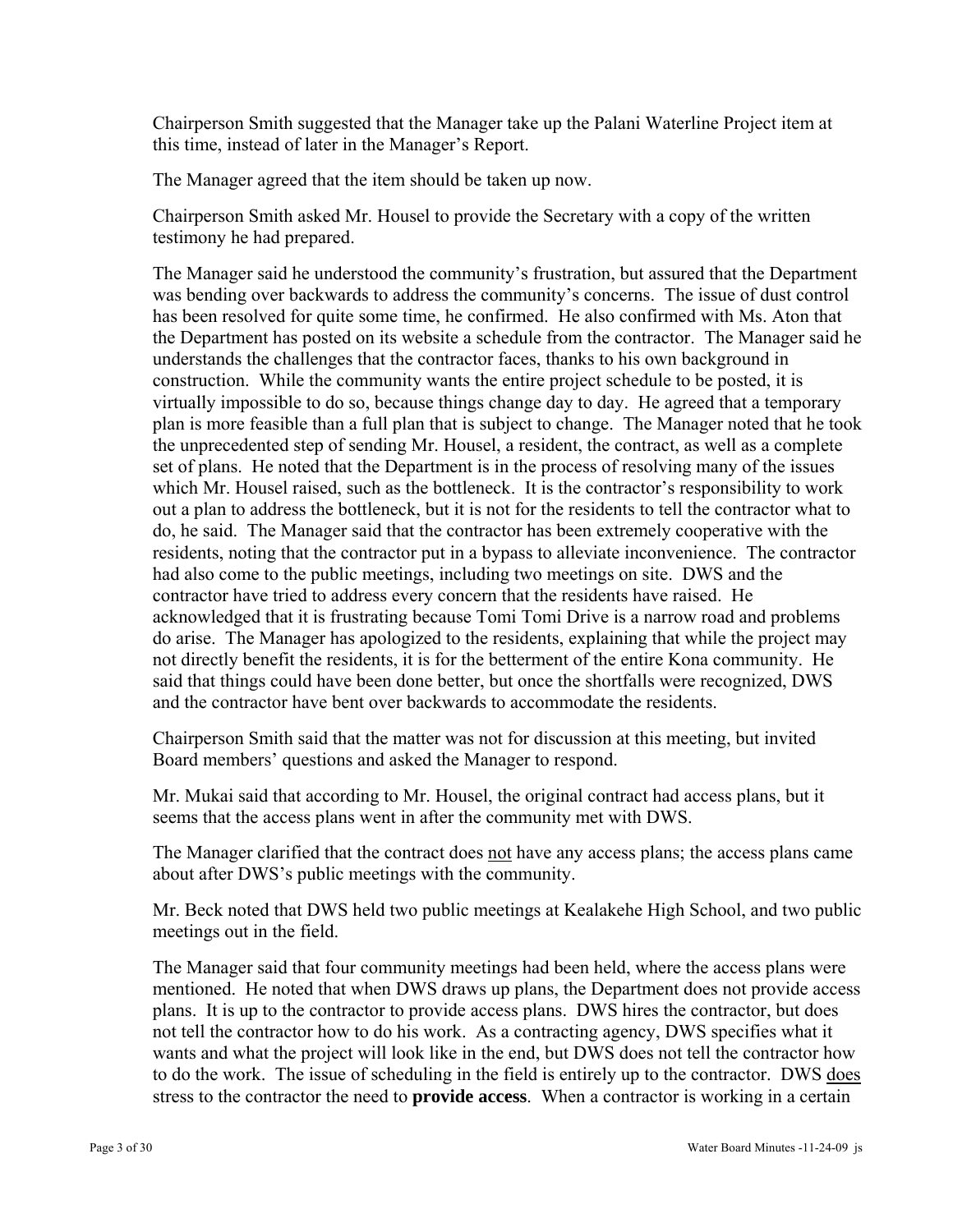area and is blocking traffic and a resident wants to go out, the contractor must make sure that access is provided. Contractors are fully aware of the need to provide access, he said.

Mr. Mukai said his question was why, if the access plan was agreed upon at the public meetings, that the access plan was not provided at the very beginning of construction.

The Manager clarified that there was no access plan that was agreed upon.

Chairperson Smith noted that in the contract, there is a requirement for the contractor to provide continual access to the private properties.

The Manager confirmed this, saying that this means that when the contractor is working on the road and somebody wants to pass, the contractor has to make sure that there is a way for people to pass. DWS stressed to the contractor that he needed to provide access, citing access for emergency vehicles, FEDEX, the postal service, etc. He noted that the contractor did provide an access road through private property so that people would not need to go into the construction work area. The contractor provides the access road entirely on his own; he has been extremely cooperative. The Manager acknowledged that there were things that could have been done better, but once the shortcomings were known, DWS immediately moved to resolve them.

Mr. Harai asked whether the community's road would be improved as an end result of the work in the area.

Mr. Housel said that Tomi Tomi Drive was just repaved a year ago, and the new asphalt was being destroyed during the current work.

The Manager clarified that over a year ago, DWS learned that the County planned to repave Tomi Tomi Drive, and asked the County to reschedule the repaving until after DWS's project was completed. However, DWS ran into problems with the Jernigan easement and it became clear that it would take a long time to resolve the dispute. In the meantime, the funds for the County repaving were going to lapse, so the County made a conscious decision to go ahead and repave Tomi Tomi Drive, knowing that DWS would come in after and need to repave it after the DWS project was done. It was a conscious decision based on funding and on timing. DWS explained the situation to the community. The upshot is that the road, following DWS's project, will be equal to or better than before. One of the community's concerns had to do with the project term of two years, and residents were under the impression that it would take two years before the road was repaved. The Manager told the community that that was not the case; the contractor is going to repave the road immediately after he lays the pipe and tests it (i.e. when the work in the area is done). The contractor is going to be out of there within two months, not two years. He repeated that the period of disruption would be **two months.**

Mr. Taniguchi asked whether the working hours were agreed upon with the contractors ahead of time.

The Manager said yes, that is the normal procedure. Normally, the contract documents call for an eight-hour day. The contractor may feel that he needs extra time, in this case, rightfully so. He believed that the contractor's intent was to do the work quickly and thus avoid prolonged disruption. Whenever contractors work overtime, they need to get DWS's agreement because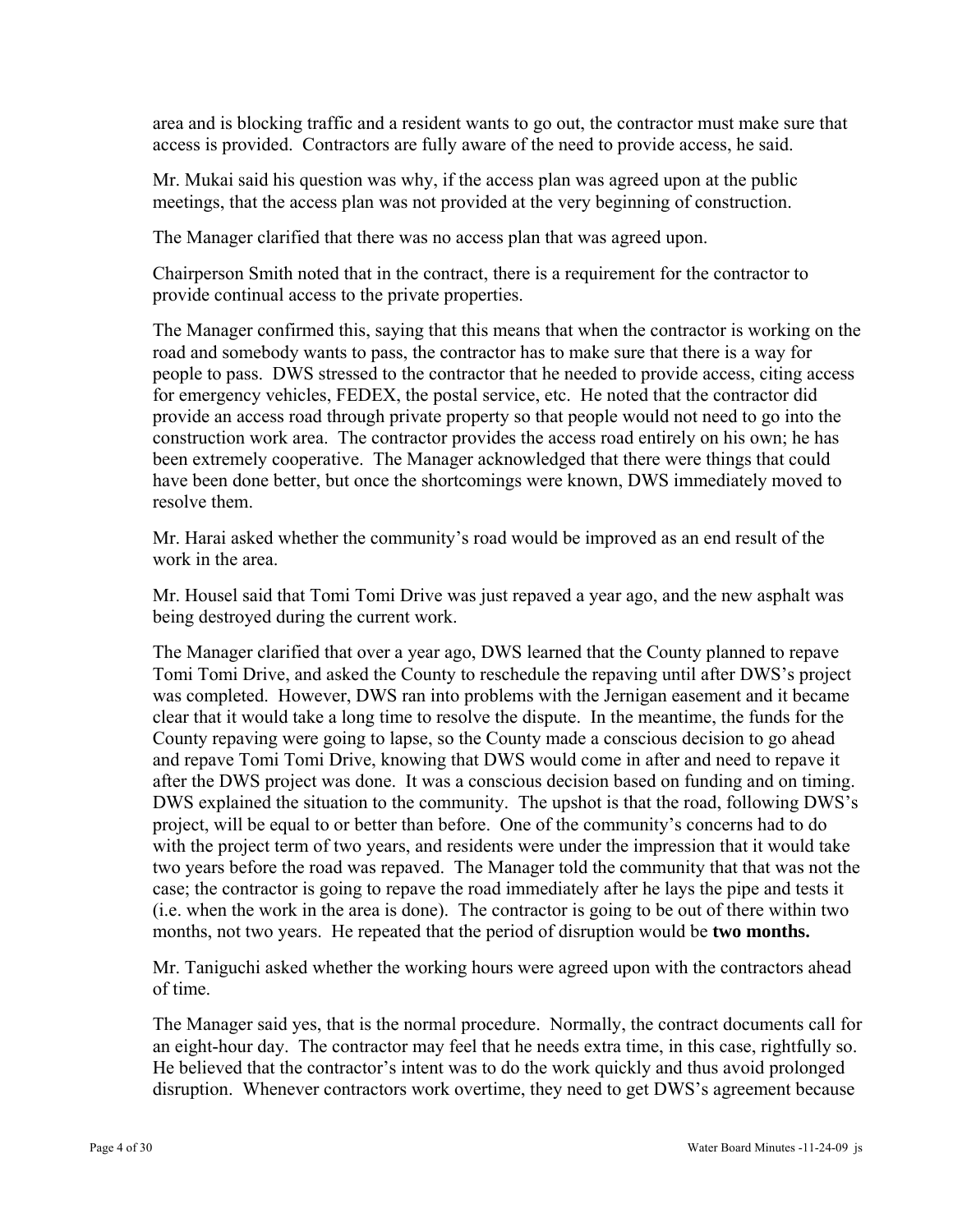it involves payrolls and extra inspection time. In this case, permission was given by DWS to work the extra hours.

Mr. Taniguchi asked if matters like this were normally brought to the public.

The Manager said no, it was not something that DWS brings to the public.

Mr. Taniguchi noted that the contractor was not working at night or late at night.

The Manager said the plans were to work until about 5:00 p.m., with cleanup going until around 5:30 p.m.

Mr. Kuailani asked about the duration of the contract, and where the contractor is in the contract now.

The Manager said the contract duration is two years, and the contractor has been working for about a month and a half. Initially, they started on Kealaka'a Street, and then the work proceeded to the Tomi Tomi community, where they have been for about a month.

Mr. Beck confirmed that the contractor has been in the area since mid-October.

Chairperson Smith noted that CTS Earthmoving, Inc., is the contractor. He asked who the construction manager was.

The Manager said the construction management was being done in-house.

Chairperson Smith, addressing Mr. Housel, said that a lot of the issues raised were communication issues. He suggested that if the communications flow were improved, the community's level of frustration would diminish. He asked the Manager if a project sign was posted now.

The Manager said the original project sign that is called for in the specifications is posted down at the 595 Tank. DWS agreed to post a sign with wording suggested by Mr. Housel at Tomi Tomi Drive, but that is not the official project sign.

Chairperson Smith said that typically in a County project, there is one project sign. Based on the graphic displayed by Mr. Beck, the project is about two miles away from Tomi Tomi Drive. Typically, the official project sign is posted where the general motoring public would see it, and not in a private subdivision.

Mr. Housel acknowledged that this explanation was helpful, but added that there should have been advance warning and the sign was not posted until a month after construction started. He asked DWS how long the work was expected to take in the Tomi Tomi area. He acknowledged that things do change and that the community could live with that, but not knowing anything, or very little, was not adequate.

Regarding dust control, Chairperson Smith said that contractors are responsible for dust control under Department of Health (DOH) rules. He said that residents should call DOH if the contractor is not following proper dust control procedures.

Mr. Housel said the community has called DOH twice on dust control.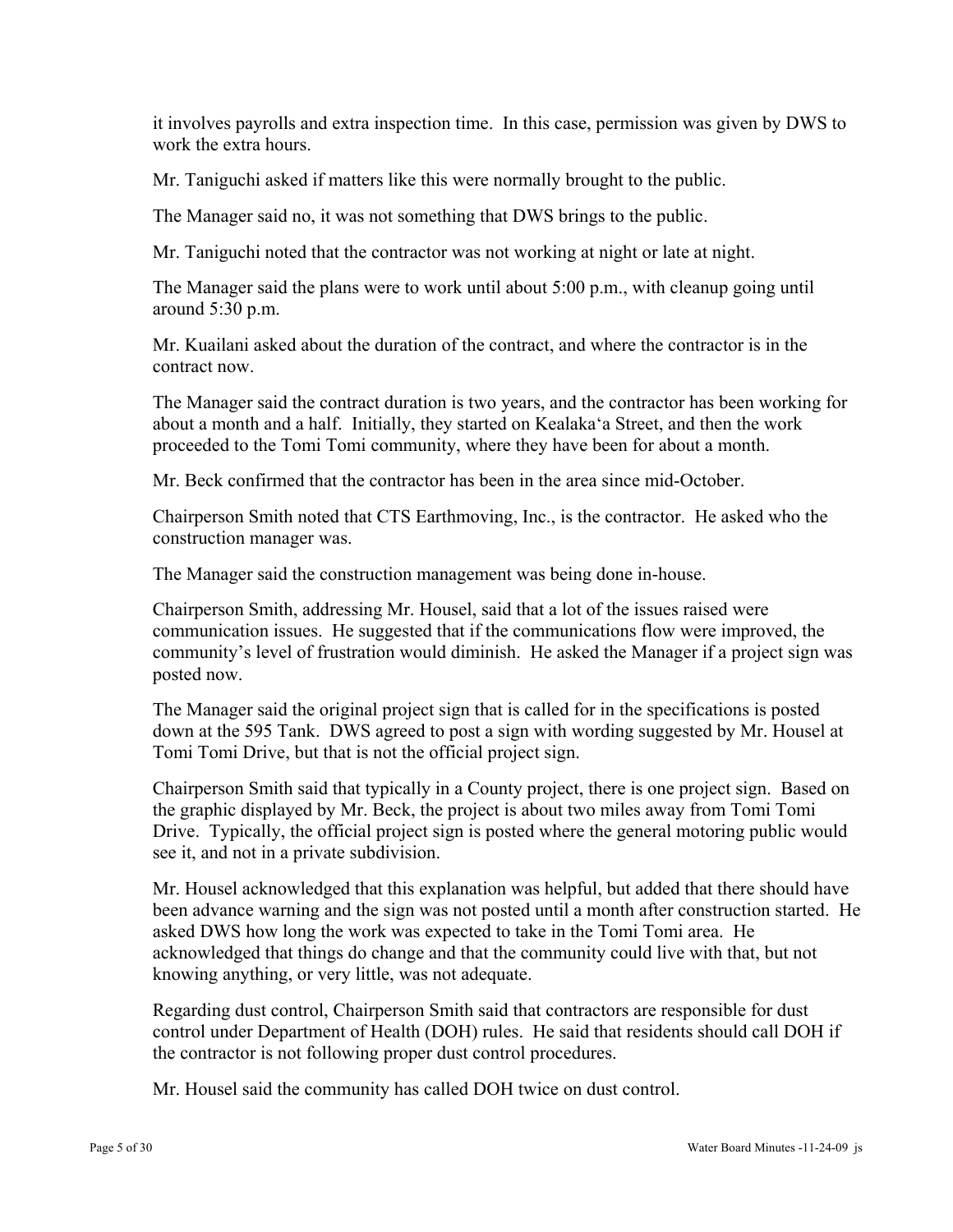On the work hours, Chairperson Smith said he agreed with the Manager that if a contractor has an eight-hour work day, it takes him an hour in the morning to mobilize and an hour in the afternoon to demobilize, so actual work is six hours. When DWS allows the contractor an extra two hours, the contractor can condense his work schedule and thus minimize the duration of the disruption to residents. He said that it appears that the extended work hours were not communicated to the community.

Mr. Housel said that was the problem.

Chairperson Smith suggested that Mr. Beck and his inspector could do a tailgate community meeting early on a Monday or Tuesday morning, with the contractor there to listen to the community's concerns. The important thing would be to have DWS personnel present to officially communicate those concerns to the contractor. The contract is between CTS Earthmoving, Inc., and DWS, so the official communication would have to go through Mr. Beck or his inspector, not the residents going directly to the contractor, telling him what to do. He noted that it is an active work zone; there are safety issues and other concerns that the contractor has to comply with. On the access issue, the Chairperson agreed that any construction schedule or access plan would be subject to daily revision. He suggested that the contractor give a milestone schedule from beginning to end, and then provide updates as things change. The updates could be issued every week or even every day. Communications is the key thing, he said.

Ms. Aton said that a milestone schedule was posted, going four weeks out, and that schedule has been updated once already, about two weeks ago, when the contractor called to make revisions. She said that an update commentary column had been added at the end of last week. She said she requested the schedule last Thursday, and posted it on the website Friday morning. From now on, Ms. Aton will receive an email from the contractor every week with all of his projected updates to the existing four weeks out, plus an additional week tacked on to the four weeks. The update will come in the final column. Ms. Aton asked if Mr. Housel had seen the schedule.

Mr. Housel said he had seen it, and forwarded it to his neighbors. He noted that the schedule takes the work up to about the third week in December. He asked how long the work is expected to take; he and his neighbors just wanted to know approximately when the work would be over.

Ms. Aton said that in addition to the schedule, there is an overview map, which could also be amended to show the phase the project is currently in.

The Manager expressed concern that the community said they did not know that the project was going to happen. At the last community meeting, held at the Kealakehe High School cafeteria, the contractor did notify the community that he intended to start at a certain time, but unfortunately, not many people attended the meeting. However, the information was conveyed at that meeting, he said.

Chairperson Smith said that hopefully, the website will provide a clear means of communication. He asked Ms. Aton if postings are dated to let people know when the latest update was.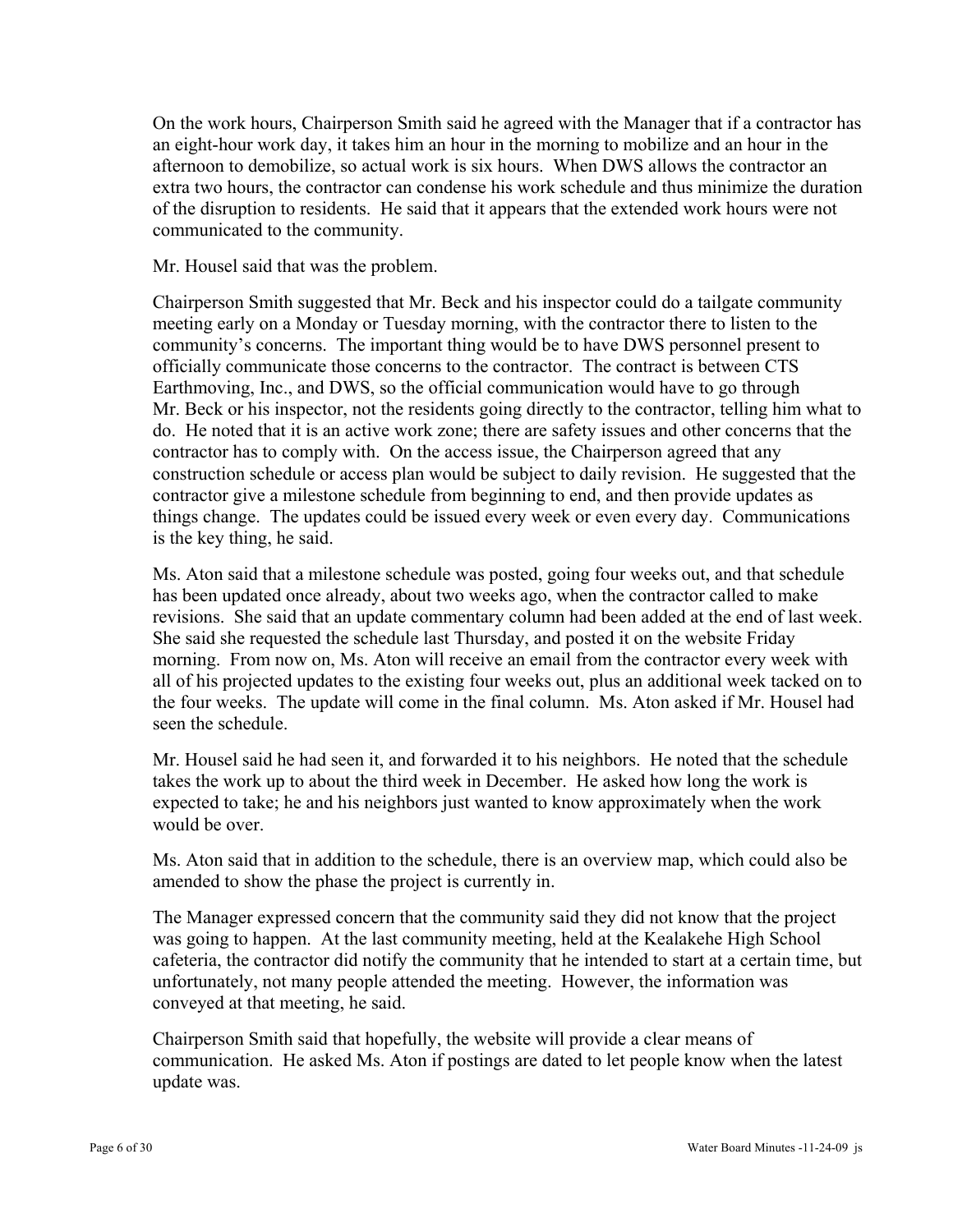Ms. Aton confirmed this, and said that she also recommended to the contractor that he stencil updates on the sign (with dates of posting) and update the sign regularly because people regularly go to read the sign.

Mr. Inaba noted that one reason that DWS was unable to put the schedule up initially was that the contractor had been slated to work in Mr. Jernigan's easement area first. Due to the condemnation dispute with Mr. Jernigan, the contractor was not allowed to go there, and a right-of-entry agreement was still pending with Queen Lili'uokalani Trust. Therefore, it was a last-minute decision on where the contractor could go (i.e., the Tomi Tomi Drive area).

Chairperson Smith that the Water Board's role is not to micro-manage the Department; the Board provides DWS with input on how they can do a better job. The Department has always been receptive to input, he said.

Mr. Housel said the important thing was communications, and he asked DWS to let the community know if things change or if something happens that affects the community.

The Manager said that the one thing DWS guarantees is that the Department will not disrupt the community's lives for two years. The whole project is two years, but the disruption will not last two years on Tomi Tomi Drive.

*Chairperson Smith turned to the next public statement, from Mr. Rod Paulos of Plumbing Services Hawai'i.* 

**Mr. Paulos** spoke about his request to the Department to adjust a high water usage bill for Ms. Mary McGrath, his client in Waimea.The following is Mr. Paulos's verbatim testimony:

"Good morning. My name is Rod Paulos, the owner of Plumbing Services Hawai'i. I'm from Kamuela, and we're here to ask for further adjustment of our client's water bill. Let me read this letter that we sent in to the Water Department. We requested consideration for an adjustment to the excessive water usage due to the following situation that occurred on our client's property."

Chairperson Smith referred the Board to a letter dated November 9, 2009 from Mr. Paulos to Chairperson Smith, which Mr. Paulos had written in response to a letter from DWS dated October 16, 2009. Copies of the letters were included in the Board's packets.

Mr. Paulos resumed his testimony:

"This is to explain the situation. The customer's residence is located at an elevation above the service area of the Department's system. An elevation agreement was executed prior to the service being provided. Due to the topography of the lot, we installed two water storage tanks to service the residence. One tank was installed midway up the residence, and the other at the residence site. The lower tank is fed by the County-pressure potable water, and then pumped from the location to the upper tank, which services the house. The lower tank has a float valve to keep the tank full. Both tanks and supply lines were flushed, tested and filled to a total of 8,000 gallons in December of 2008. This system was upgraded without incident since December 2008. From January 7 through May 5, there was very little consumption. This is due to the fact that the owner does not reside here, and only visited during that time frame. Between the days of May 5 and July 7, their consumption noted on your bi-monthly invoice was 436,000 gallons. On June 30, we received a call from the house contractor, notifying us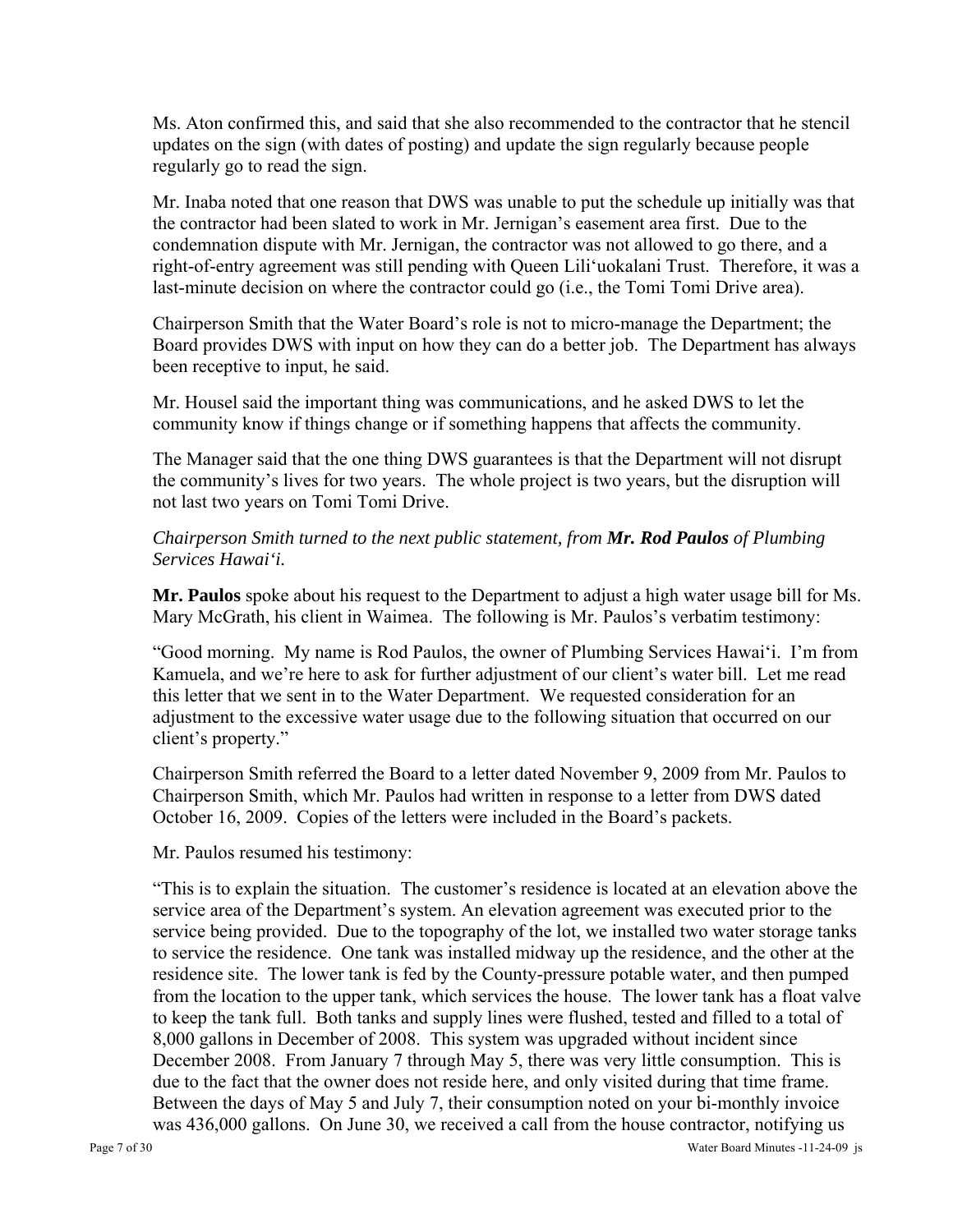that the water was flowing out of the lower tank's overflow, so we advised them to close the customer valve at the meter until we could get there. There were several breaks in the County main waterline between January 2009 and July 2009, which led the emergency crew to be called out and repair the line. I believe this may have contributed to debris passing through the meter, and therefore causing the flow valve to malfunction. What happens is that this is the float valve that was in the lower tank, and we found a pebble lodged in the tank that was keeping this valve from closing. So I myself took the float valve to inspect it, and found a tiny pebble which was embedded inside the brass valve. After researching the situation, I believe the tiny pebble came through from the County distribution system, and passed through the meter. We have the float valve. This is almost a year ago, so I don't have the stone that was in the valve; it fell out."

The Manager asked how big the stone was.

Mr. Paulos: "It was just a pebble."

The Manager asked if it was approximately an eighth of an inch.

Mr. Paulos: "Yeah, we looked at the screen, not in that water meter, but another water meter, and we felt that the pebble could pass through the screen."

The Manager said that he had a screen at the meeting, and that there was no way that a pebble of an eighth of an inch could pass through such a screen.

Chairperson Smith asked that Mr. Paulos be allowed to finish his testimony, and afterwards, Mr. Yamamoto, DWS's Waimea supervisor, could give the other side of the story.

Mr. Paulos: "So we are asking for an adjustment to the customer's water bill for the amount of \$2,518.49; not just the overage of consumption. We realize that she's responsible for the standby fee and the normal average consumption. If, based on the average over her last three billing cycles, her average consumption estimates at 3,000 gallons, and this would be \$31.74… So we're just asking for a further adjustment to her water bill, and what we did, being that this water improvement is just part of other improvements on her property, we didn't want her to stop paying the general contractor, who is Quality Builders, for their services, so we had the Department transfer her bill to my personal account. So I'm just asking if we could have a further adjustment on that water bill." *(End of Mr. Paulos's testimony.)* 

Chairperson Smith noted that Mr. Paulos was testifying on Agenda Item 10 (C), and asked if the Board could take this item out of order to accommodate Mr. Paulos.

#### MISCELLANEOUS

### C. **LETTER FROM PLUMBING SERVICES HAWAI'I ON REQUEST TO ADJUST HIGH WATER USAGE BILL FOR MS. MARY MCGRATH:**

The Manager called on Mr. Yamamoto to give background on the letter. Mr. Yamamoto had looked at the float valve and has a sample of the screen, he said. When the meter was taken back to Hilo, the meter tested out perfectly and the test results were available, the Manager said. The test results were well within the American Water Works Association guidelines for meter testing. The screen was intact, and the meter in question was functioning so well that it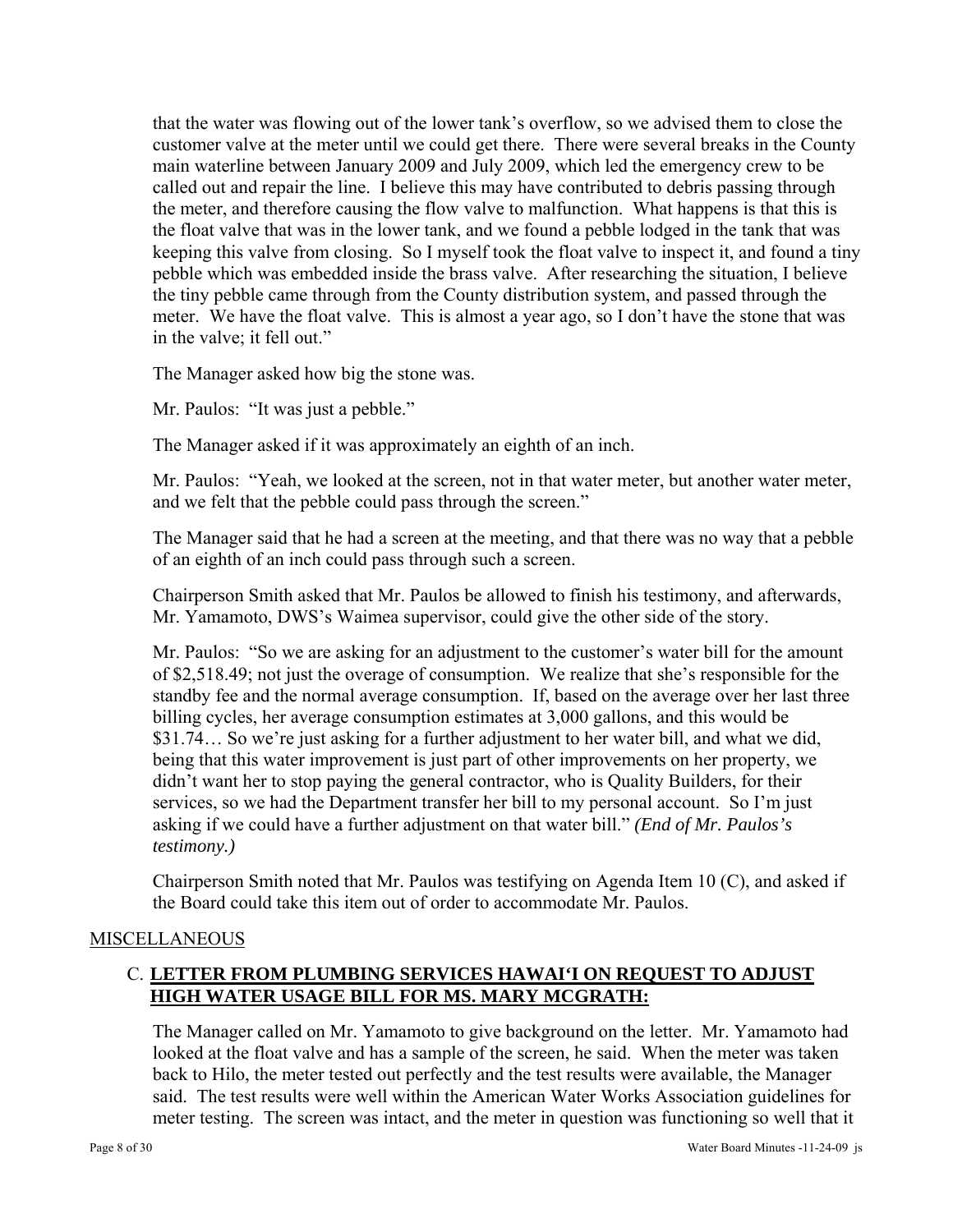is now in use at a location in Hilo. The Manager said that the sample of the screen on hand at the meeting will show that no pebble sized an eighth of an inch could pass through. Furthermore, the screen in question was not broken.

Chairperson Smith described the Waimea property in question. The house elevation is higher than the Department's water service level can provide service. In cases like this, the Department requires the property owner to sign an elevation agreement which states that, because of the way the DWS system is designed, the Department cannot provide the normal standard of service. Under the agreement, the customer agrees to accept water service at a substandard pressure. In many such cases, the land owner will install a service water tank that breaks the pressure, and from there, the owner has a pump that pumps into a higher reservoir that services the house. According to Mr. Paulos, the float valve was installed at the lower tank, and it did not shut off when it was supposed to, the Chairperson said. He noted that this was within the owner's private system, past DWS's meter and past DWS's screen. The Chairperson said he believed that the real issue came down to whether the pebble (or the obstruction) that ended up in the float valve could have come from DWS's water system and DWS's water meter, or whether the pebble was there before the improvements were built.

Mr. Harai asked where the float valve was located.

Mr. Paulos said the float valve was installed in the first tank, the lower tank, where there was about 25 psi of County water pressure. At the house site, there is zero pressure, he added.

Chairperson Smith said that when the tank is full, the valve is supposed to close, but because the rock was in there, the valve remained open and the water overflowed the upper tank.

The Manager noted that under DWS rules, when situations like this occur, people are not allowed to pump directly from the DWS system. When there is an elevation agreement and an owner needs to pump water to his home, DWS rules require that there is a physical air gap between DWS's system and the holding tank to prevent any possibility of backflow. If something were to happen to DWS's system, there would be no way that the water from the private tank could come back into the DWS system, he said. Therefore, that float valve was probably in the tank, but was probably above the water level of the tank. DWS does not allow an owner to pump directly into DWS's system, he said.

Mr. Paulos confirmed that the float valve was indeed above the water level, and that there was also a backflow preventer at the meter at the property line. He confirmed that the float valve was installed the way it is supposed to be, with the storage tank first.

Mr. Kuailani asked if there was damage to the float valve.

Mr. Paulos said no, the valve worked perfectly; it was tested.

Mr. Kuailani asked when the rock was found.

Mr. Paulos did not answer, saying the pebble was in there, and was keeping the valve from closing.

Mr. Beck said that the Department's letter of October 16, 2009 says that DWS personnel went to the site, and there was no washer, gasket or pebble found in the float valve, and the float valve still failed.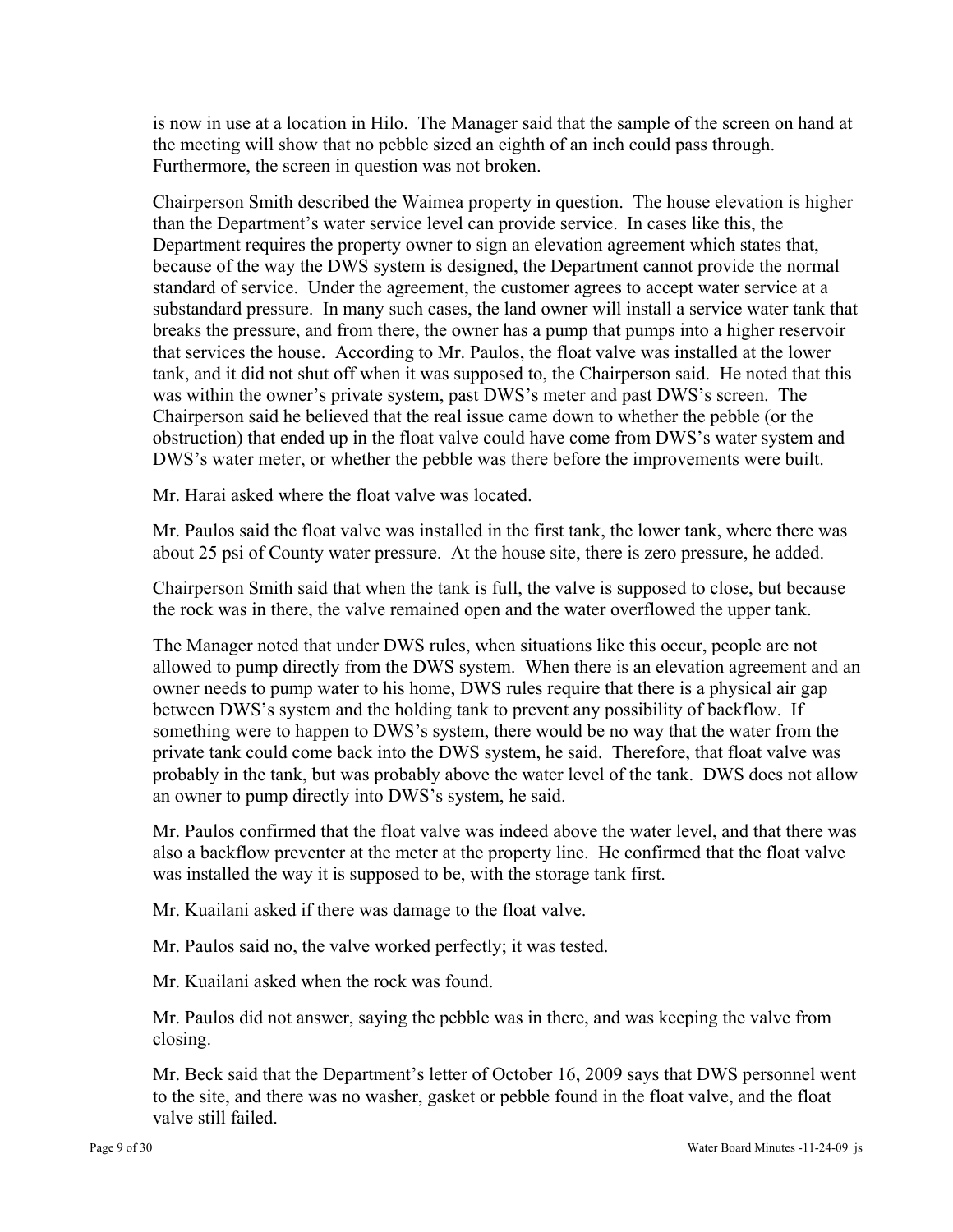Mr. Paulos said he was aware of that, but said it was not so. He said that what was taken to DWS for inspection was only this particular part. He asserted that the washer was still in there, and that this was the "seat" from the washer. He said that his daughter had taken only part of the valve, not knowing that they go together. Therefore, Mr. Paulos went to Mr. Yamamoto's office to explain everything; the valve works perfectly, he said.

At this point, Chairperson Smith asked Mr. Yamamoto to make his presentation.

Mr. Yamamoto said that Mr. Paulos's daughter had delivered only the top half of the valve, which he examined closely. He confirmed that the "seat" of the valve was the missing part. He concluded that the valve was defective. The day after the daughter's visit to DWS, Mr. Paulos brought over the "seat" of the valve. Mr. Yamamoto confirmed that rubbish and debris do get stuck in a valve. DWS had some breaks in the waterline in Waimea, and Mr. Yamamoto received work orders to go make repairs.

Chairperson Smith clarified that the breaks were in DWS's main along Māmalahoa Highway, which services the area fronting the McGrath property's meter.

Mr. Yamamoto said that the closest that he got to the McGrath property was a 1.5 inch by 2 inch corporation head, near the Kamehameha Preschool on Hawaiian Homes. The corporation head was leaking and needed to be removed. He noted that the waterline there was looped, with valves at various stations. When the work crew went to shut the line down, the crew could not shut the line completely down. The reason was that there was pressure, and so the crew slid a full-circle clamp into the line. This work was done on January 20, 2009. The other full-circle clamp was done on January 21, 2009, up in Pu'u Nani subdivision. This meant that there was no need whatsoever to shut down the line in the area. He confirmed that in Hawaiian Homes's Pu'u Nani subdivision, there were booster pumps so that there was no way that the water flowed there.

The Manager clarified that the corporation head could not be shut down completely; there was still pressure in the line pushing stuff *up,* so there was no way that debris could get into the line.

Chairperson Smith confirmed that even if any debris came from those repairs, it would be very unlikely that debris would go the half-mile or a mile upstream from the repair area to reach the McGrath property. He asked Mr. Yamamoto to talk about the screen.

Mr. Yamamoto passed around a screen which he said was identical to all of the ones on DWS meters islandwide.

Mr. Paulos said that the pebble that he removed could have gone through the screen, and could have been just enough to keep the valve open. Because nobody lives year-round on the property, the water was flowing for a considerable length of time.

Mr. Yamamoto said that rubbish and debris do not only come from the County side of the water system.

Mr. Paulos agreed, and said that his first thought was to excavate the entire area because a fencing installer was working on the McGrath property. He thought at first that maybe the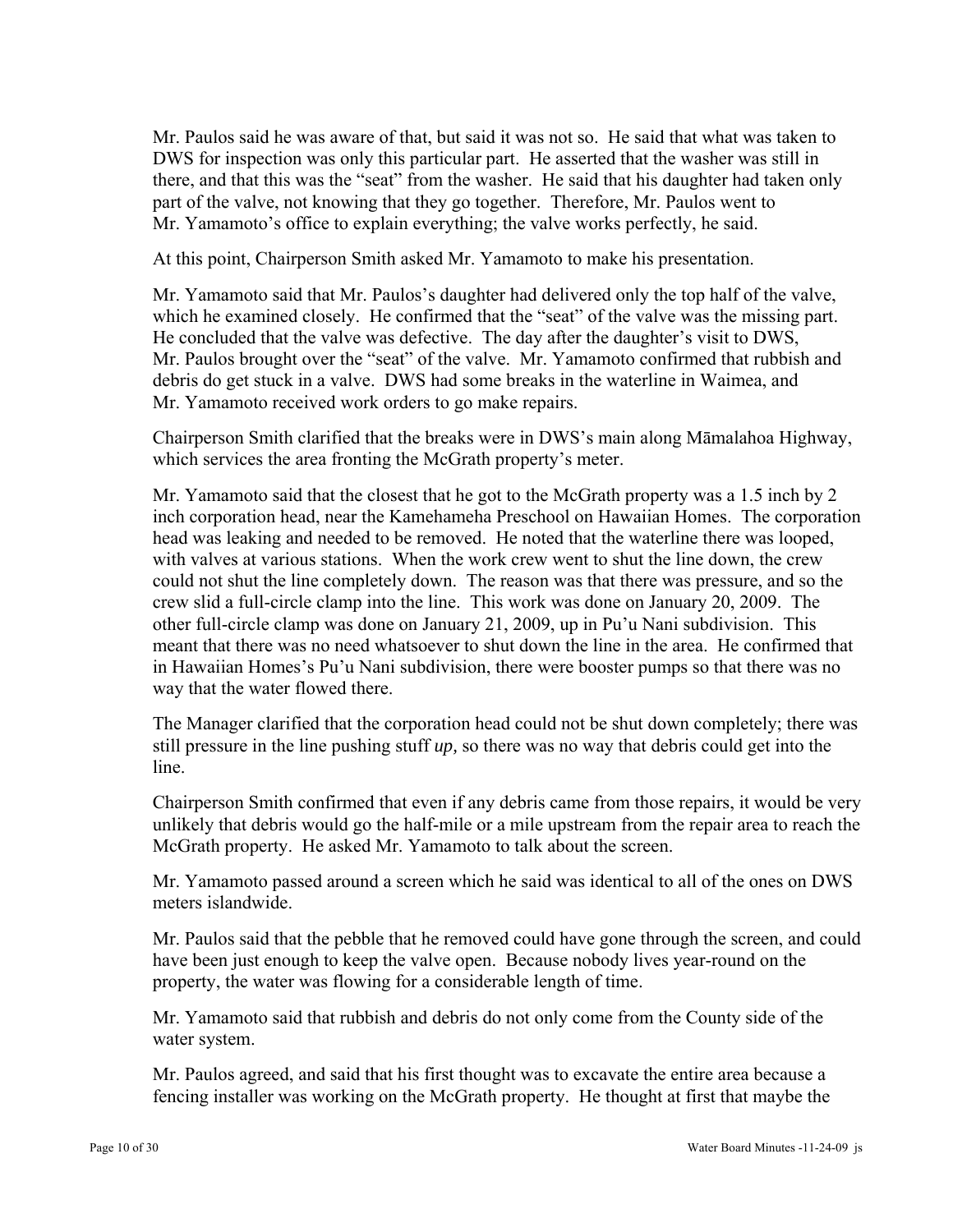fencing man, using his auger, may have drilled into the water pipe and then fixed it without telling anyone. However, that was not the case, he said.

Mr. Yamamoto said that he had nothing more to share, except to say that he was pretty sure that the problem was not a result of the DWS waterline breaks, because the problem at the McGrath tank occurred long after the waterline breaks.

Mr. Paulos, citing his long years as a plumber, noted that stuff grows in the water that can cause valves to remain open.

Chairperson Smith noted that the Department's Rules and Regulations allow a customer to have an adjustment of one-half of the overage (excessive usage) once every three years.

Mr. Paulos said that this adjustment had been received, but that the customer was requesting a total adjustment because she does not believe that she should have to pay for the excessive usage.

Chairperson Smith noted that the customer got a bill of \$2,518.49, and was allowed a one-time adjustment of one-half (i.e., \$1,239.54) under the Rules and Regulations. Mr. Paulos, however, was asking for 100 percent off, that is, a further adjustment of \$1,239.54. From the Department's perspective, DWS has jurisdiction up to the meter. DWS controls the lines, the meters, the appurtenances and facilities up to the meter. The Department's last means of defense is the screen on the meter to prevent any debris from going into the customer's system. Anything that happens beyond the meter, on private property, is the responsibility of the individual homeowner. DWS does not control the customer's tank or the private waterline that was installed by the owner, nor does DWS control the maintenance of the float valve or any pumps or appurtenances beyond the meter, the Chairperson said. The Board needs to consider whether it wants to allow a further adjustment, and whether there is evidence that something in the Department's system prevented the float valve from closing.

The Manager said that the Board will have observed how small the openings are in the screen. He noted that Mr. Yamamoto testified that when the crew made repairs in the area, the crew could not shut down the system. The water was still shooting out, so the crew slid a clamp over the line. This shows that with the pressure going out, nothing could have gone in. Even if something dropped in, there is no way it would go backwards; it would go forwards, he said. The Manager said he was positive that a pebble could not logistically have come from the DWS meter.

Mr. Kuailani asked how long the problem went on, suggesting possibly one month or two months.

Mr. Paulos said the problem could have gone on that long because it was not a big leak; it was just leaking for a long time. Nobody noticed until the property owners hired the fencing man, who noticed that the tank was overflowing.

The Manager noted that in cases of excessive usage, DWS notifies the customer either by tagging the door or via a notice with the billing.

Mr. Paulos said that when he got the call, he went to shut down the water immediately. He went to DWS's Waimea office and read the meter. He hoped to keep the news from the owner because he felt the problem was his responsibility. There was a miscommunication over the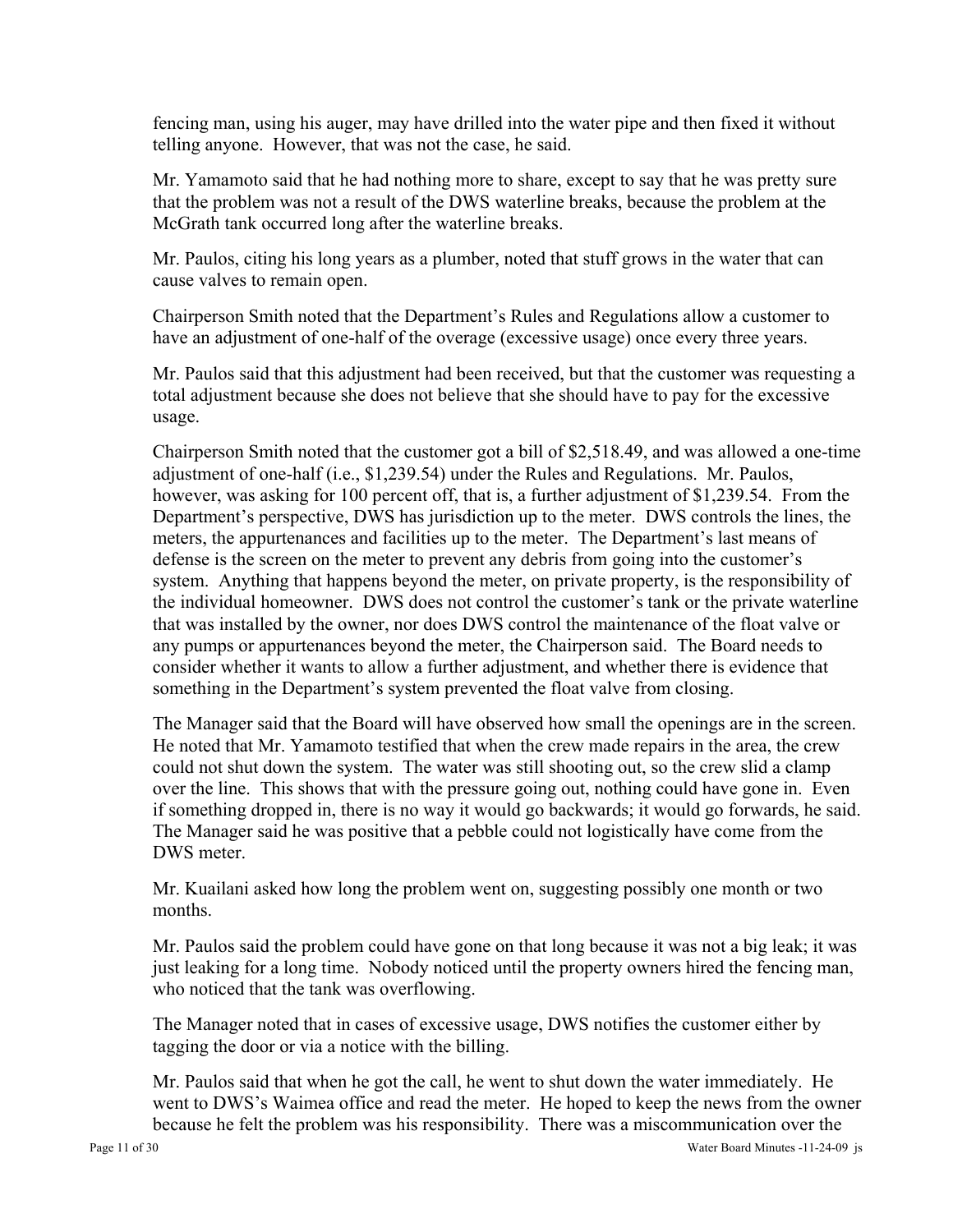reading, and at first he thought that it was a "misread" of the meter, so he decided he could solve the problem by fixing the valve. However, the owner sent Mr. Paulos the bill, which she refuses to pay. Mr. Paulos confirmed that the valve has been fixed.

Mr. Taniguchi asked how a pebble could have gotten in.

Chairperson Smith said that the pebble either came in through the meter, or it was in the system when the system was constructed.

Mr. Taniguchi said that he did not think it was in the meter; it was in the tank already.

The Manager said no, it was not in the tank; it was in the line that the owners installed.

Mr. Paulos said that 8,000 gallons flowed through the pipes before anything went wrong.

Mr. Meierdiercks asked when the last time that the owners were on the property was.

Mr. Paulos said he did not know; they just show up and stay for the weekend, and then go back. He confirmed that no one was on the property full-time.

Chairperson Smith again cited the Department's perspective. When DWS issues a meter to a customer, the Department has no oversight; they do not visit the site and they do not see what happens within the private property. The Department's responsibility ends at the meter. When a customer signs up for service, he takes responsibility for the meter and has a duty to mitigate any issues that happen within the property.

Mr. Paulos said that the leak was in the first, or lower tank, where the County water reaches and comes to the float valve, which remained open and overflowed.

Chairperson Smith said that because the leak occurred far from the meter, it was not DWS's responsibility to go on private property to investigate. He said that while he sympathized with Mr. Paulos over this problem, it was not DWS's responsibility to absorb anything more than the rules allow.

Mr. Paulos said that his company was not the first to start installation of the tanks and the system. Somebody else started the work, and failed. The first people did not even install a storage tank; they just pumped water right out of the meter, he said. The first people had a falling-out with the owners, and were fired. The owners then hired Quality Builders to make things right, and Mr. Paulos is working as a sub-contractor to them. Mr. Paulos said his company installed two storage tanks in December 2008.

Mr. Masuda from Corporation Counsel noted that under the rules, DWS has no control of the water from the meter, nor does DWS have responsibility for the maintenance and repairs of pipes or fixtures beyond the water meter. In addition, there is one adjustment allowed in a three-year period, and that adjustment is one-half of overage (excessive usage).

MOTION: Mr. Harai moved to deny the request for a further adjustment; seconded by Mr. Taniguchi.

Mr. Kuailani asked whether the 50 percent adjustment was credited to the owner.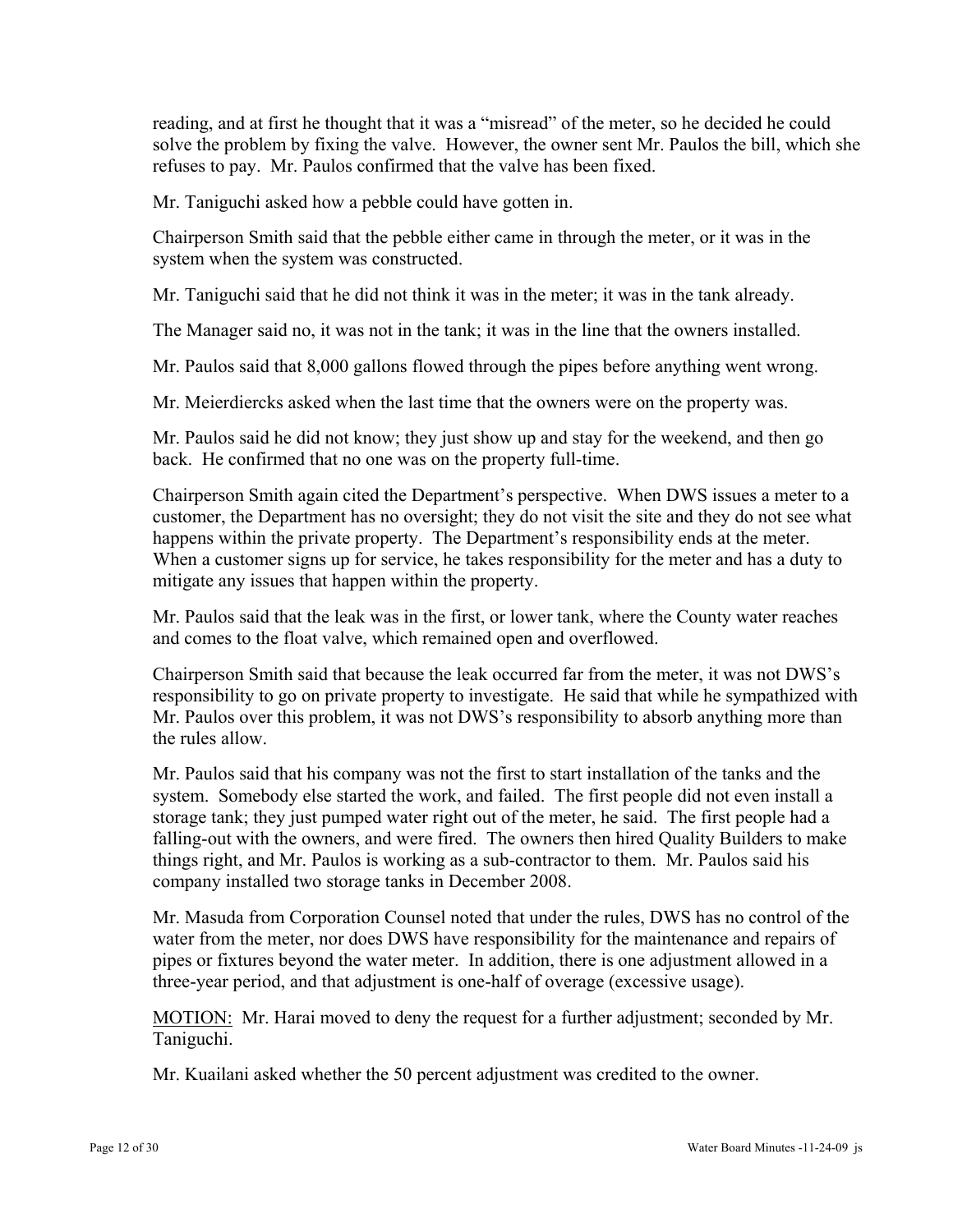Chairperson Smith said the adjustment was credited to the McGrath account, and Mr. Paulos paid at the end.

Mr. Taniguchi said he transferred the bill to his account.

Mr. Mukai said he sympathizes, but did not believe that the pebble was caused by DWS.

ACTION: Motion carried unanimously by voice vote.

Chairperson Smith thanked Mr. Paulos for bringing the matter to the Board's attention.

#### APPROVAL OF MINUTES:

Chairperson Smith entertained a Motion to approve the Minutes of the October 27, 2009, Water Board meeting.

ACTION: Mr. Meierdiercks so moved; seconded by Mr. Mukai. Motion carried unanimously by voice vote.

#### APPROVAL OF SUPPLEMENTAL AGENDA AND ACTION TO MOVE AGENDA ITEMS:

None.

To accommodate Legislative Auditor Ms. Colleen Schrandt, Chairperson Smith asked that Item 10 (A), LEGISLATIVE AUDIT OF DWS, be moved forward ahead of Item 5 (A), PROFESSIONAL SERVICES AGREEMENT: AINAKO AND AINA-LANI WATERLINE REPLACEMENT, JOB NO. 2002-0798. Deputy Corporation Counsel Mr. Masuda said that no vote needed to be taken to move the item forward.

#### MISCELLANEOUS:

# A. **LEGISLATIVE AUDIT OF DWS:**

Ms. Schrandt noted that her office had conducted a county-wide risk assessment in 2007, in which the Manager participated. Based on the risk assessment, the Legislative Auditor created a priority list of audits, and DWS is up next. She noted that preliminary work has been done to familiarize the auditor with DWS operations, and to identify possible issues in the Department. Ms. Schrandt said she met with the Manager and key DWS staff, and today she wished to get Water Board input before finalizing the scope of the audit.

Chairperson Smith noted that the item today was informational, and did not allow for decisionmaking. He asked what areas the auditor intended to focus on.

Ms. Schrandt said she could not indicate the areas because they were not yet finalized.

The Manager said that during the meeting attended by Ms. Schrandt and DWS staff, the Department suggested some focus areas, including financial collections. Today, Ms. Schrandt was seeking input from the Board, on whether there were particular areas the Board wished the audit to focus on.

Chairperson Smith noted that DWS is a semi-autonomous County agency, and therefore is not directly under the County Council or Legislative Auditor's responsibility. However, as an ongoing business that provides utility services to customers within the County, the Board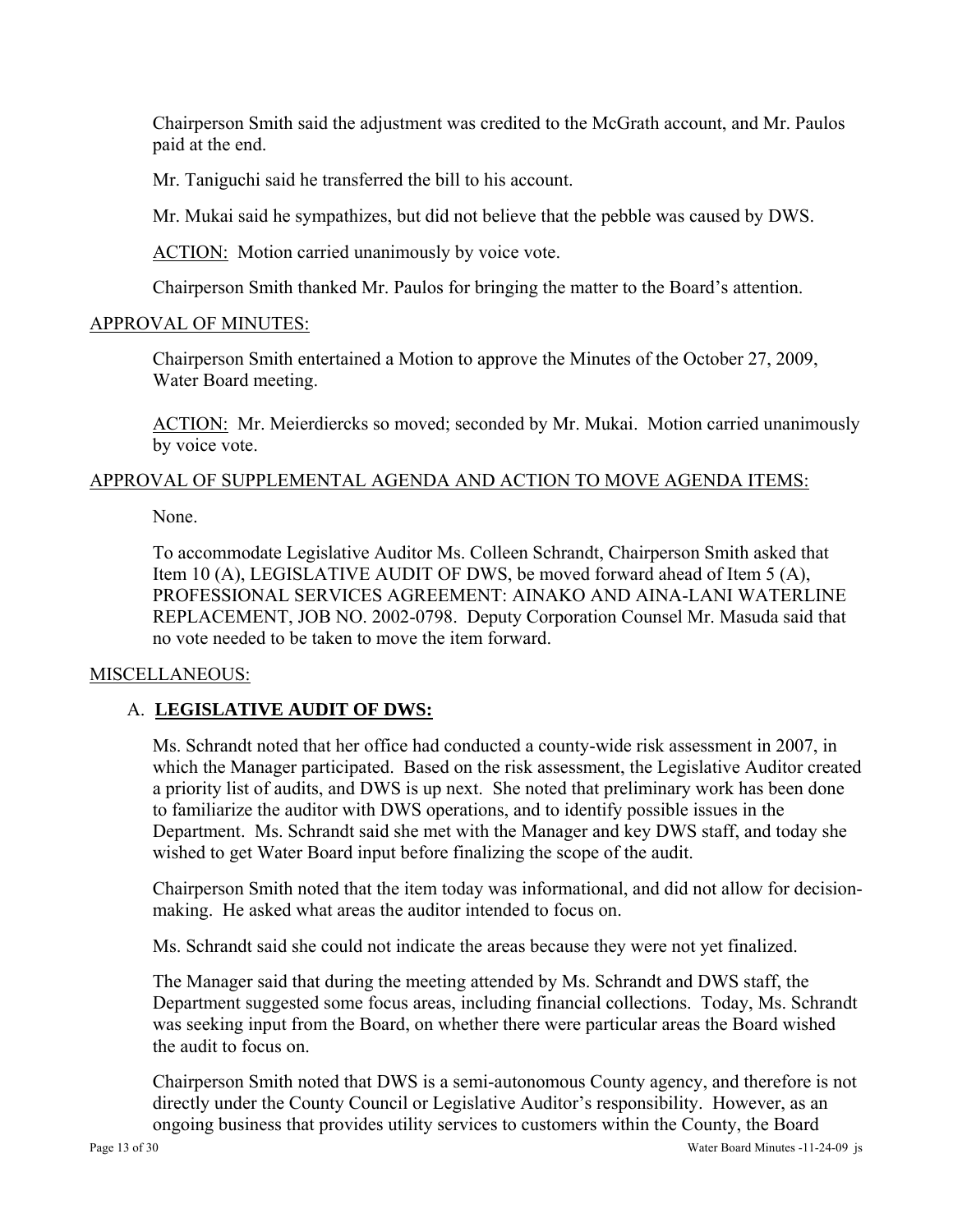welcomes any and all oversight to make DWS stronger and better-run, he said. That being said, Chairperson Smith said he wanted to make clear that any outcome of Ms. Schrandt's audit would really be just a suggestion to the Department.

Mr. Masuda said that the Board, which has direct oversight over DWS, can discuss any focus areas the Board wishes Ms. Schrandt to look into as an Action Item. Because an Action Item is not on today's Agenda, the Board needs to place on a future meeting's Agenda a separate item pinpointing the Board's desired focus areas. He noted that the Legislative Auditor is availing herself and her staff to assist the Water Board.

Ms. Schrandt clarified her office's role as providing checks and balances for the public, to provide greater transparency and accountability. To fulfill its role, her office needs to provide recommendations that promote improvement and progress. She said that the experts on DWS issues are the Department's management and the Water Board, and therefore the Legislative Auditor needs input from everyone to make a good assessment of where the risks lie, and how the audit can be of the greatest benefit. She said that the County Charter amendment that was passed a year ago gave the Legislative Auditor's office the right to audit any County department, agency or semi-autonomous agency. This, she assured, was the proper thing for her office to do.

Chairperson Smith said he was not questioning Ms. Schrandt's right to do the audit; he was questioning what action the Board takes after the Board receives feedback from the audit.

Ms. Schrandt said that while her office has the authority to audit, her office does not have any actual authority to say what action must be taken, which would be up to the Board and DWS management. The Legislative Auditor's job is to report findings, and make recommendations that her office hopes will be of benefit and will promote progress. It is up to the Water Board and DWS management to go from there, she said.

Chairperson Smith said that the Board and the Manager work very well together, in the interests of making a stronger department.

Ms. Schrandt said that was the impression that she and her staff got from the initial meeting at DWS; she foresees a very smooth process for the audit. She noted that the only concern she had was that this is the first audit involving a board, in between a Department and the Council. She said that while her office likes to stay in communication with management throughout the process of the audit, her office will not be able to come and report publicly its findings to the Board and DWS. It is not proper for her office to discuss findings before the final report is made public; this is how the Legislative Auditor is obliged to operate, she said.

Chairperson Smith asked Mr. Taniguchi to explain some of the efforts he is making, which are listed in today's Agenda. These efforts will let Ms. Schrandt know some of the areas of concern that the Board had, he added.

Ms. Schrandt confirmed that she had read the Minutes of the previous Water Board meeting, citing the Board's focus on cash handling. DWS management had also brought up this area during the meeting with Ms. Schrandt, she noted.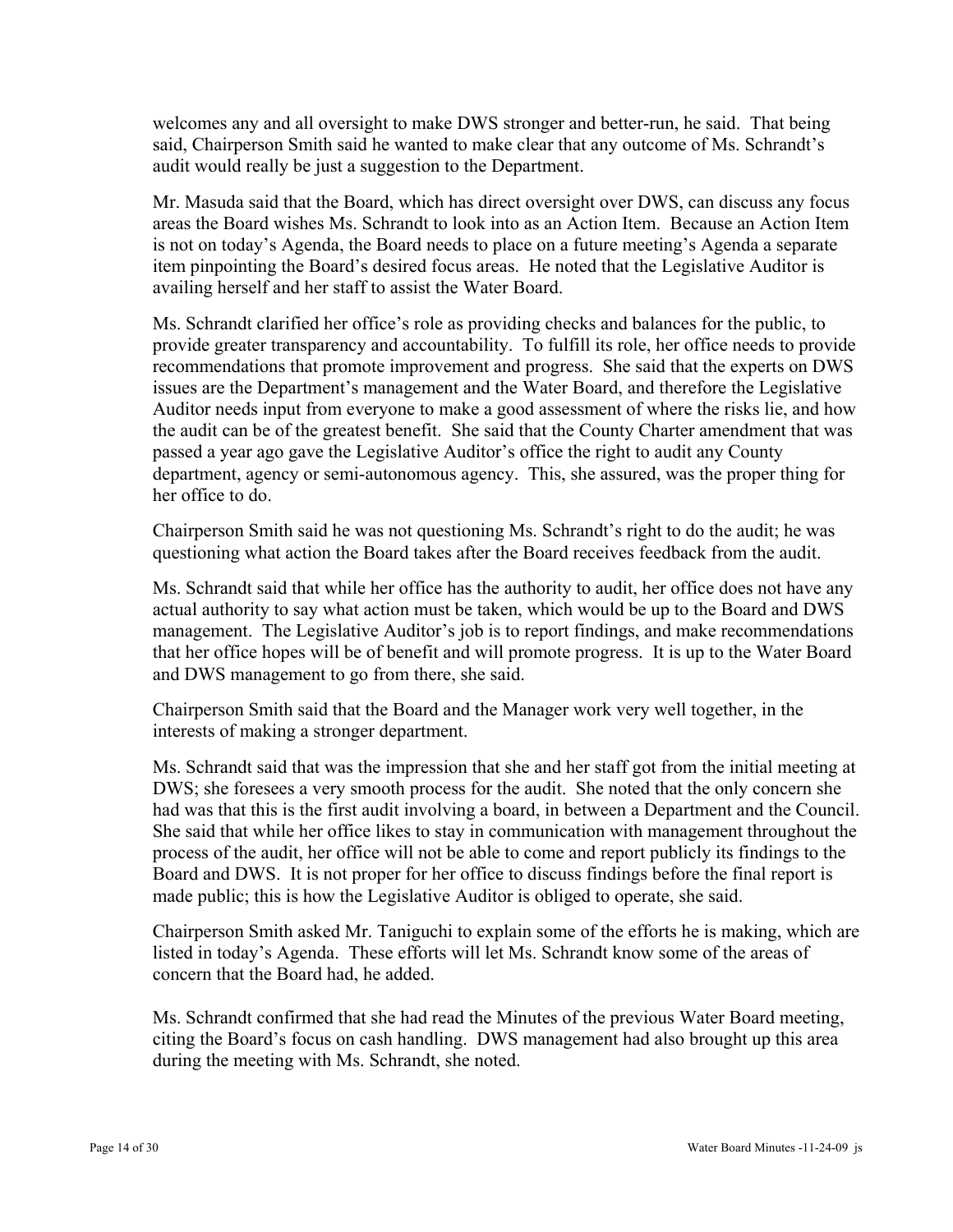Mr. Taniguchi said that the Board was deferring his item, in the belief that it was better to wait for Ms. Schrandt to give her recommended focus areas first. The idea was to discuss the item later and figure out the best solution, he added.

Chairperson Smith suggested that Mr. Taniguchi provide Ms. Schrandt with a copy of his ad hoc finance committee summary, to show Ms. Schrandt the committee's three focus areas.

Mr. Taniguchi confirmed that he would email the summary to Ms. Schrandt.

Mr. Masuda asked Ms. Schrandt if she had a timeline for when her audit might be finished, and for when she wants the Board to provide its recommendations for areas to focus on in her audit.

Ms. Schrandt said she needed the Board's input as quickly as possible, and her office is ready now to start firming up the audit's scope, doing the formal entrance conference and getting the fieldwork started.

Chairperson Smith said that the question, then, is when does the audit start, and when does the auditor plan to finish.

Ms. Schrandt said that normally the audit runs for six months, in three two-month phases. Two months are for the research and planning phase; two months for the fieldwork and two months for reporting.

Chairperson Smith asked if there were gaps between the two-month periods.

Ms. Schrandt said that she did not foresee major gaps.

Chairperson Smith asked if the audit started in December, would it finish in May.

Ms. Schrandt confirmed this.

Mr. Masuda asked if for example, the Board came up with a focus area midway during the audit, say in February, would it be okay to send the recommendation to Ms. Schrandt.

Ms. Schrandt said absolutely, the scope could be revised. While her office cannot keep an audit going forever, if there is a shift in the audit's focus, her office could be flexible.

Mr. Masuda asked if Ms. Schrandt could report to the Board what areas her office is looking into as a priority.

Ms. Schrandt said that she wanted to get the Board's input, and look at it in relation to the areas that her office is looking at. She said she could come back with a formal scope, and could issue a formal letter to the Board informing on what exactly the audit's scope is.

Chairperson Smith asked what the proper protocol was for giving information to Ms. Schrandt, and whether it should go through the Chairperson.

Mr. Masuda said that the Board would have to vote on its recommended areas to the Legislative Auditor, and would have to agendize it as an Action Item. He asked if agendizing the item on the December 15, 2009 meeting would be okay for Ms. Schrandt.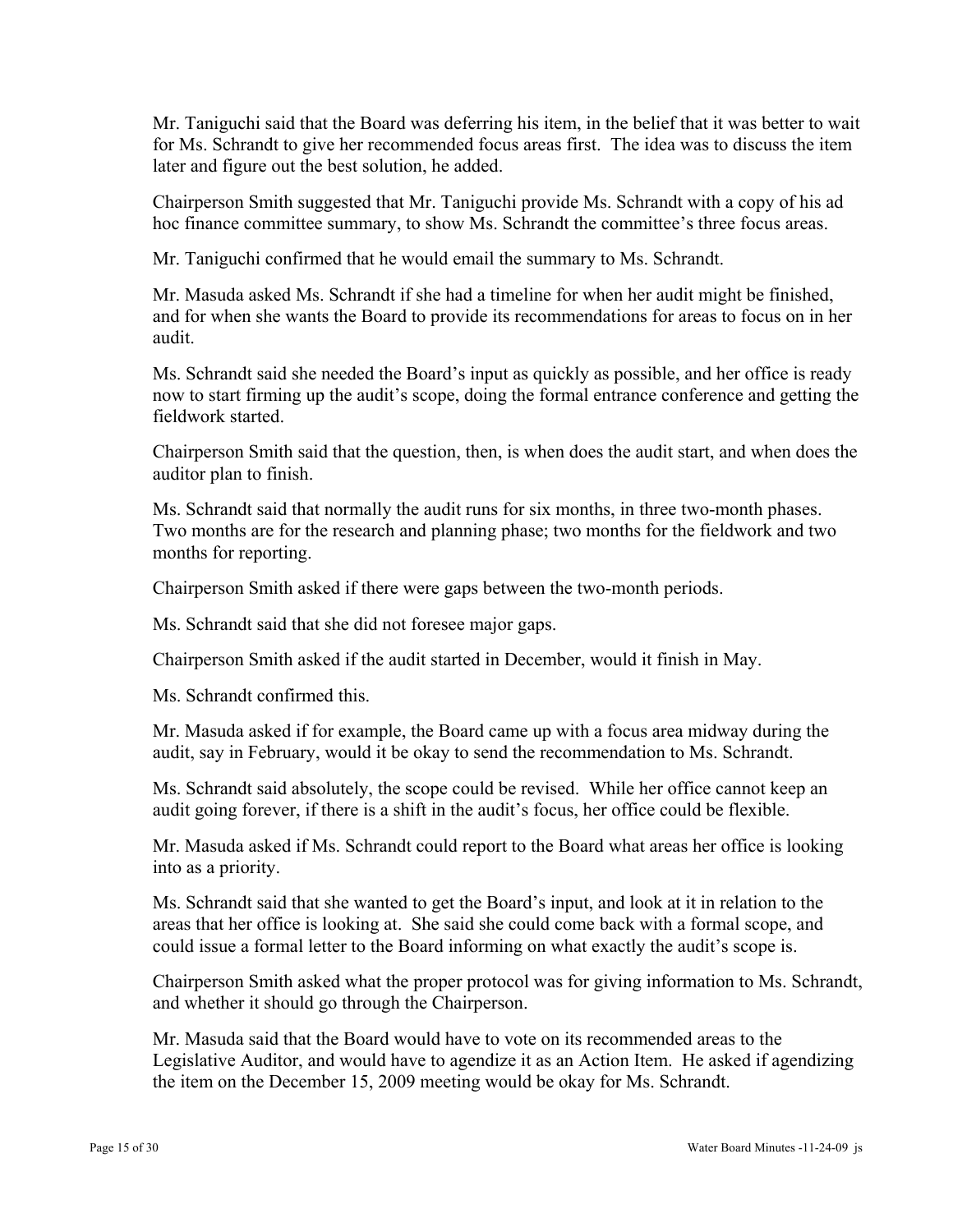Chairperson Smith agreed that the Agenda item for today does not allow the Board to take action, but promised to get the recommendations to Ms. Schrandt as soon as possible. He asked the Secretary to place an Action Item on the next meeting's Agenda. He asked Mr. Masuda if the Board could even discuss the recommendations at today's meeting.

Mr. Masuda said the Board should not hold a discussion, because today's Agenda only allows for information from Ms. Schrandt.

Ms. Schrandt asked if it was proper for the Board members to communicate *individually* with her.

Mr. Masuda confirmed that it was okay for Board members to communicate what they want to the Chairperson individually, as long as there are no serial communications. He reaffirmed that an official vote on recommendations for the Legislative Auditor must be agendized.

Chairperson Smith asked Board members with suggested items to email the Chairperson alone, and copy in the Secretary. He would then compile the suggestions, which would be discussed at the December Board meeting, and thereafter presented as a consolidated list to Ms. Schrandt's office. The three focus areas taken up by the ad hoc finance committee will be on the list, he added.

Mr. Kuailani asked how broad the audit's scope would be.

Ms. Schrandt said that the narrower the scope, the better. She said she was hoping to keep the scope on the DWS audit as narrow and specific as possible. Her desire was to finish the audit in a timely manner, she said.

Mr. Kuailani asked whether her audit looked at financials.

Ms. Schrandt said no, KPMG is doing an independent financial audit of DWS every year already, and her office does not wish to duplicate those efforts. Instead, her office's audits look at a department's underlying areas, the processes, the controls, the procedures and the performance. For example, the audit might look into DWS's compliance with water quality standards. Customer service is another area that the audit looks at.

Chairperson Smith repeated that Board members should email to him any topics they want looked at.

Mr. Mukai asked Ms. Schrandt to email the Board a typical audit that the County has done.

Ms. Schrandt directed the Board to the County website, under Legislative Audit Reports, where all of the audits have been posted.

Chairperson Smith confirmed that the December Agenda will include discussion/action on recommended areas for the audit. Following the meeting, the Board will get back to Ms. Schrandt formally. He asked Ms. Schrandt to communicate with the Secretary if she had any communications in the meantime.

Ms. Schrandt asked if she should stay for the rest of today's meeting, since she noticed that the Manager's Report included an item on the Legislative Audit.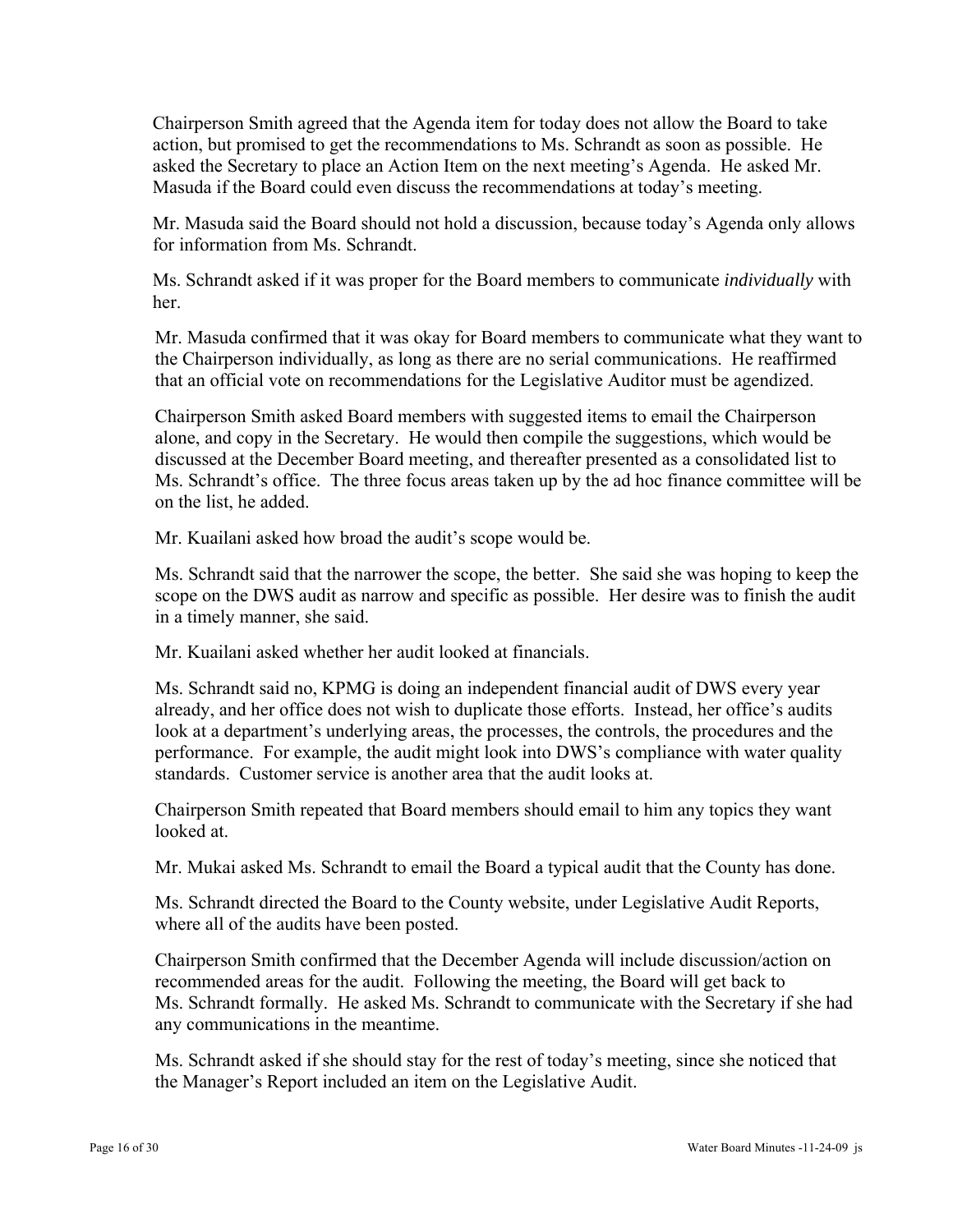Chairperson Smith thanked Ms. Schrandt but said no, the item had been taken up out of order here already. *(Ms. Schrandt left the meeting.)*

At 11:25 a.m., Mr. Harai requested a break in the meeting. Chairperson Smith called a fiveminute break from  $11:25$  a.m. to  $11:30$  a.m.

*(Meeting resumed at 11:30 a.m.)* 

#### SOUTH HILO:

### A. **PROFESSIONAL SERVICES AGREEMENT: AINAKO AND AINA-LANI WATERLINE REPLACEMENT, JOB NO. 2002-0798:**

The first bid for the subject project on June 23, 2006 had only two bidders, and the bids were judged to be high for the scope of work. The apparent low bid was for \$1,958,107.00, or more than double Engineering's estimate of \$940,000.00. A decision was made to re-bid the project, with some controls to scale back the project if necessary. In the meantime, there were other problems with the plans, where additional pipeline work would be required.

The consultant, Hilo Engineering, Inc., has submitted a proposal for a supplemental agreement to re-bid the subject project, with the addition of replacing approximately 2,800 linear feet of 6-inch waterline to meet National Pollutant Discharge Elimination System (NPDES) and Best Management Practices (BMP) requirements, and also for additional pavement repairs.

The original agreement was for \$67,650.00, with one change order for \$7,000.00, for a revised agreement amount of \$74,650.00.

Staff has reviewed the request and finds that the \$129,500.00 in additional engineering fees are justified.

The Manager recommended that the Board grant this request for additional funds of \$129,500.00 to Hilo Engineering, Inc., and that either the Chairperson or the Vice-Chairperson be authorized to sign the documents for PROFESSIONAL SERVICES AGREEMENT: AINAKO AND AINA-NANI WATERLINE REPLACEMENT, JOB NO. 2002-0798, subject to review as to form and legality by Corporation Counsel.

MOTION: Mr. Kuailani moved to approve; seconded by Mr. Meierdiercks.

The Manager explained that the scope of work now is greatly expanded from the earlier scope of work; therefore, the price is higher.

Mr. Inaba said the original contract, for \$67,650.00, was considered very low. DWS tried to piggy-back with the County's Waste Water Division, which planned to do sewer improvements in the area. The County project did not go through, but DWS was able to utilize Hilo Engineering's proposal, with their survey taken care of with the sewer project. DWS was able to get a very reasonable price at the outset. Since then, however, conditions have changed, roads in the areas have been paved, and other improvements have been done. As a result, Hilo Engineering must go back and do a new topographical survey of the entire project.

Chairperson Smith expressed concern that a \$74,000.00 contract has become a \$205,000.00 contract, while it involves the same 2,800 feet of waterline.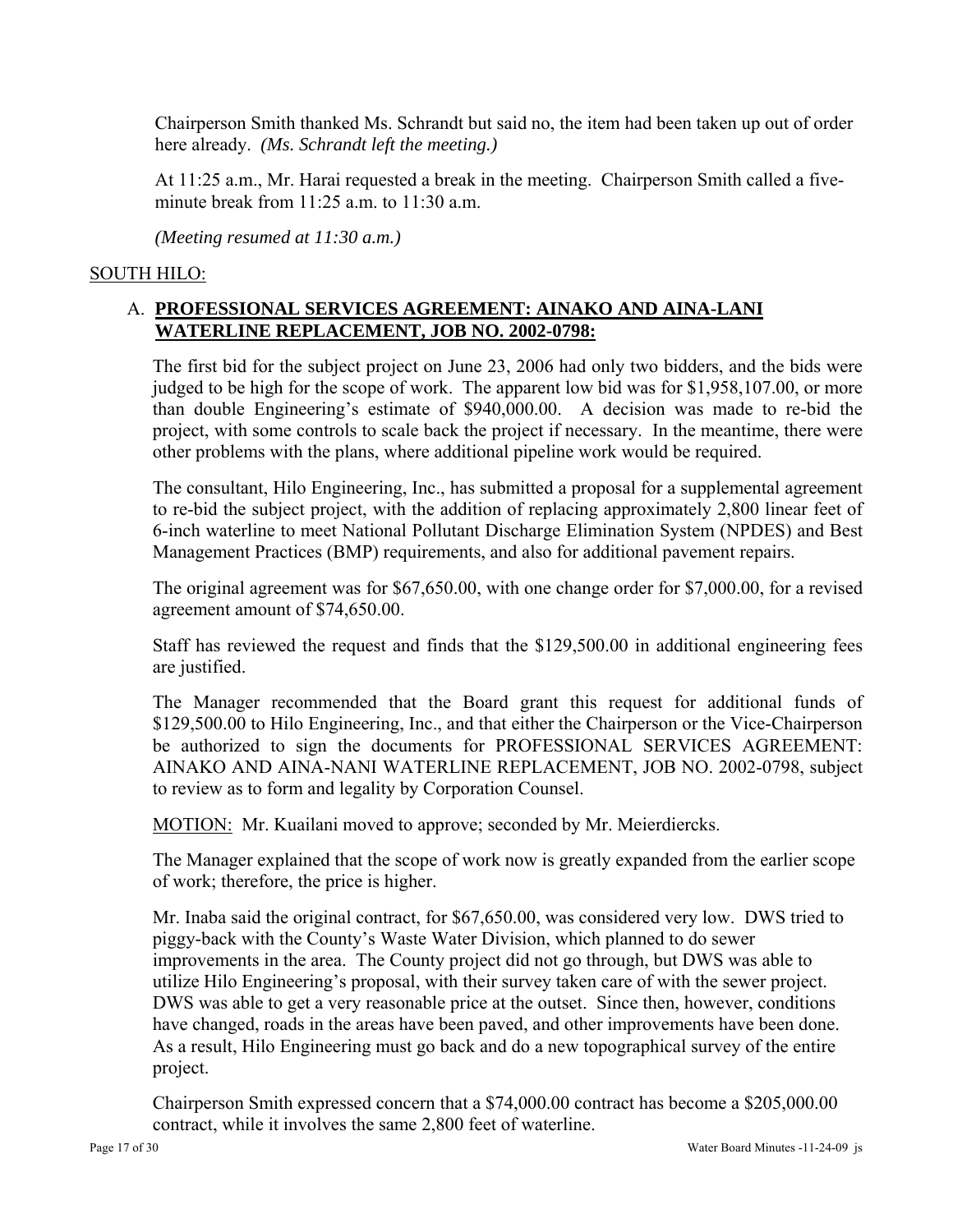Mr. Inaba said that some of the waterline has changed, too. When DWS did the first bid, the Department did not accept the contractor's proposal, because the bids at that time were coming in too high. When DWS later tried to determine alternates, whereby the Department could possibly deduct from the contract when it was re-bid, Operations in the meantime discovered two breaks that needed to be fixed. Those areas were included in DWS's original contract, and the Department had to go back and take another look at the entire system, because it involved a mix of some galvanized line, ductile iron, and transite line. DWS also found that the maps in use were not very accurate. Going over the project again with Operations, the Department found there were some streets in the area where only lateral replacements were done, which meant replacing the entire line. In addition, there were some streets where lines did *not* require replacement because they had been replaced already. In summary, DWS redetermined the scope, outlining what things needed to be changed from the original scope. As a result, the design needs to be changed for the sections in question.

ACTION: Motion carried unanimously by voice vote.

### HĀMĀKUA:

### **A. DRINKING WATER STATE REVOLVING FUND RESOLUTION NO. 09-03:**

Resolution No. 09-03 is for the project for which DWS has submitted a loan application, under the Drinking Water State Revolving Fund (DWSRF). One of the prerequisites for the loan is a Resolution approved by the Water Board. This Resolution is specifically identified for the following project: JOB NO. 2006-905, KAPULENA WELL DEVELOPMENT - PHASE 1, and authorizes the Manager or Deputy Manager to execute loans and/or grants with the State Department of Health for up to \$1,500,000.00.

The Manager recommended that the Water Board adopt Resolution No. 09-03 subject to the approval of Corporation Counsel.

MOTION: Mr. Meierdiercks moved to approve; seconded by Mr. Harai.

The Manager explained that the well is badly needed for the area. Currently, DWS is hauling water from Honoka'a to Kukuihaele because the Kukuihaele well's water is extremely salty. The Kapulena well will alleviate that problem, and provide an additional water source for the area. DWS has applied for federal stimulus funds for the project, and will be receiving 60 percent funding for the project. He noted that this is a matching grant; DWS must provide 40 percent.

Mr. Inaba said that the total cost of the project will be about \$1.5 million.

The Manager noted that the federal grant was for \$754,000.00, and DWS would borrow the balance from the State Revolving Fund (SRF), which are low-interest loans through the State Department of Health.

Mr. Taniguchi expressed confusion over language in the Resolution, which mentioned a figure of \$4.875 million.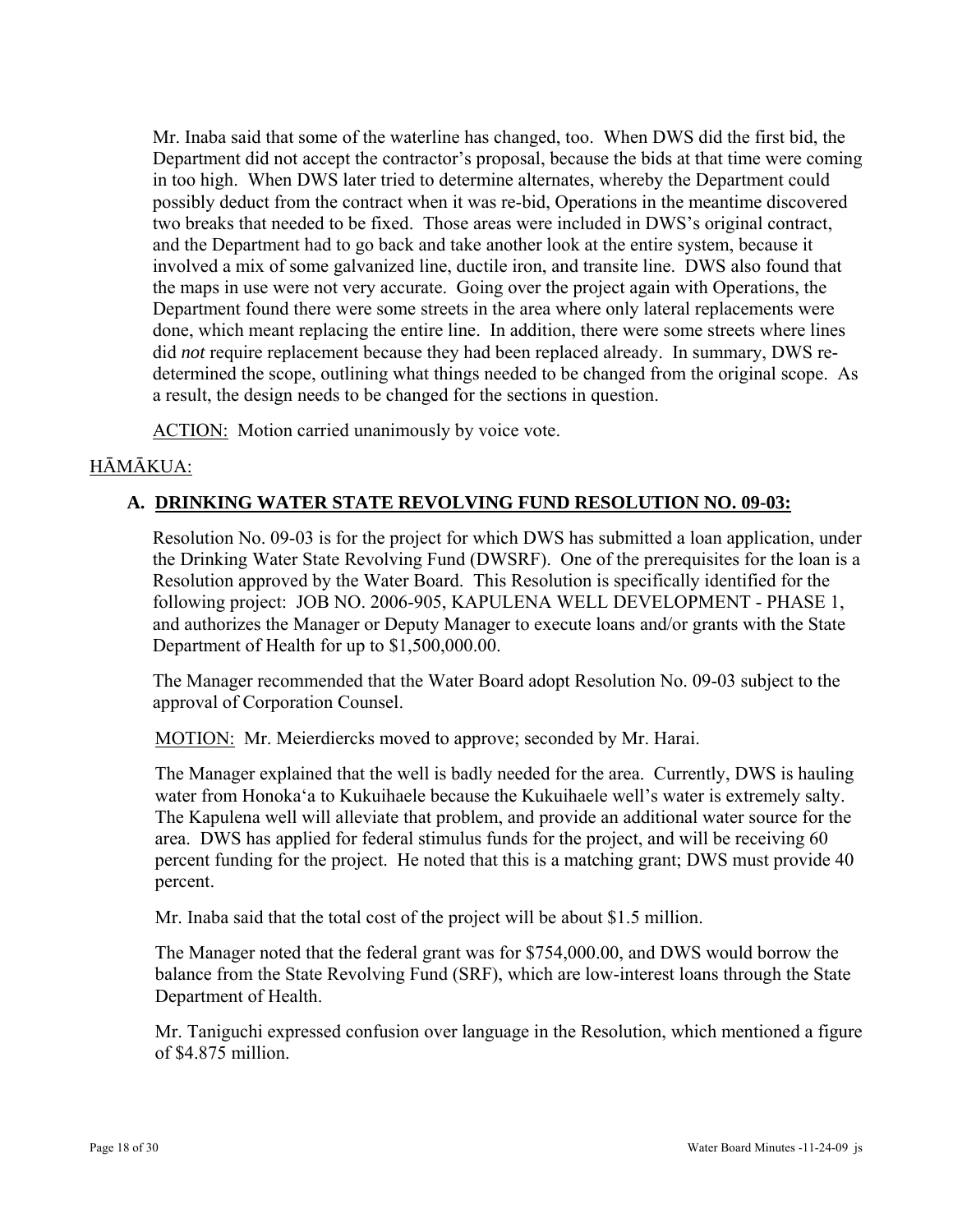Mr. Inaba explained that the \$4.875 million was specific to the Āhualoa well project, but the language was left in because of the possibility of a *second* round of funds coming in that DWS might be able to use.

The Manager explained that the entire state got less than \$19 million through the SRF program, which was split four ways among the counties. There is a possibility that one of the counties may not use their share. DWS is already using its share for Āhualoa, but there remains a possibility of extra funding (left on the table by one of the counties), that DWS might get or might get a portion of. Therefore, the language in the provision was left in the Resolution so that DWS may get some of those monies also.

Chairperson Smith asked if it was necessary for the Board to amend the Motion, to allow DWS to amend the Resolution.

Mr. Masuda suggested that the Board could do a floor amendment to the Resolution.

Mr. Inaba interjected, saying that the language in question was not specific to DWS's project, and instead it is specific to the County.

Chairperson Smith asked again if the Resolution is okay as written.

Mr. Inaba confirmed that the Resolution was okay because Kapulena was one of the projects on DWS's list for stimulus funds.

Mr. Taniguchi asked if the Board was authorizing a loan of \$1.5 million.

Mr. Inaba confirmed this.

Mr. Taniguchi, summarizing, said that the chances of getting that \$1.5 million are pretty low, unless one of the other counties says they do not want to use their share of the money.

The Manager confirmed this, while reminding the Board that DWS is getting federal money, and so DWS's total outlay is going to be less than \$1.5 million.

Mr. Taniguchi asked if DWS had budgeted for the debt service.

Mr. Sumada said yes, it was in the budget.

ACTION: A roll call vote was taken on the Motion to adopt the Resolution. Motion was carried by Ayes: 7 – Messrs. Harai, Kuailani, Lindsey, Meierdiercks, Mukai, Taniguchi, and Chairperson Smith; Nays: 0 – Absent: 1 – Ms. Kim.

#### NORTH KOHALA:

### A. **DRINKING WATER STATE REVOLVING FUND RESOLUTION NO. 09-04:**

Resolution No. 09-04 is for the project for which DWS has submitted a loan application, under the Drinking Water State Revolving Fund (DWSRF). One of the prerequisites for the loan is a Resolution approved by the Water Board. This Resolution is specifically identified for the following project: JOB NO. 2005-867, HALAULA WELL DEVELOPMENT - PHASE 1, and authorizes the Manager or Deputy Manager to execute loans and/or grants with the State Department of Health for up to \$1,500,000.00.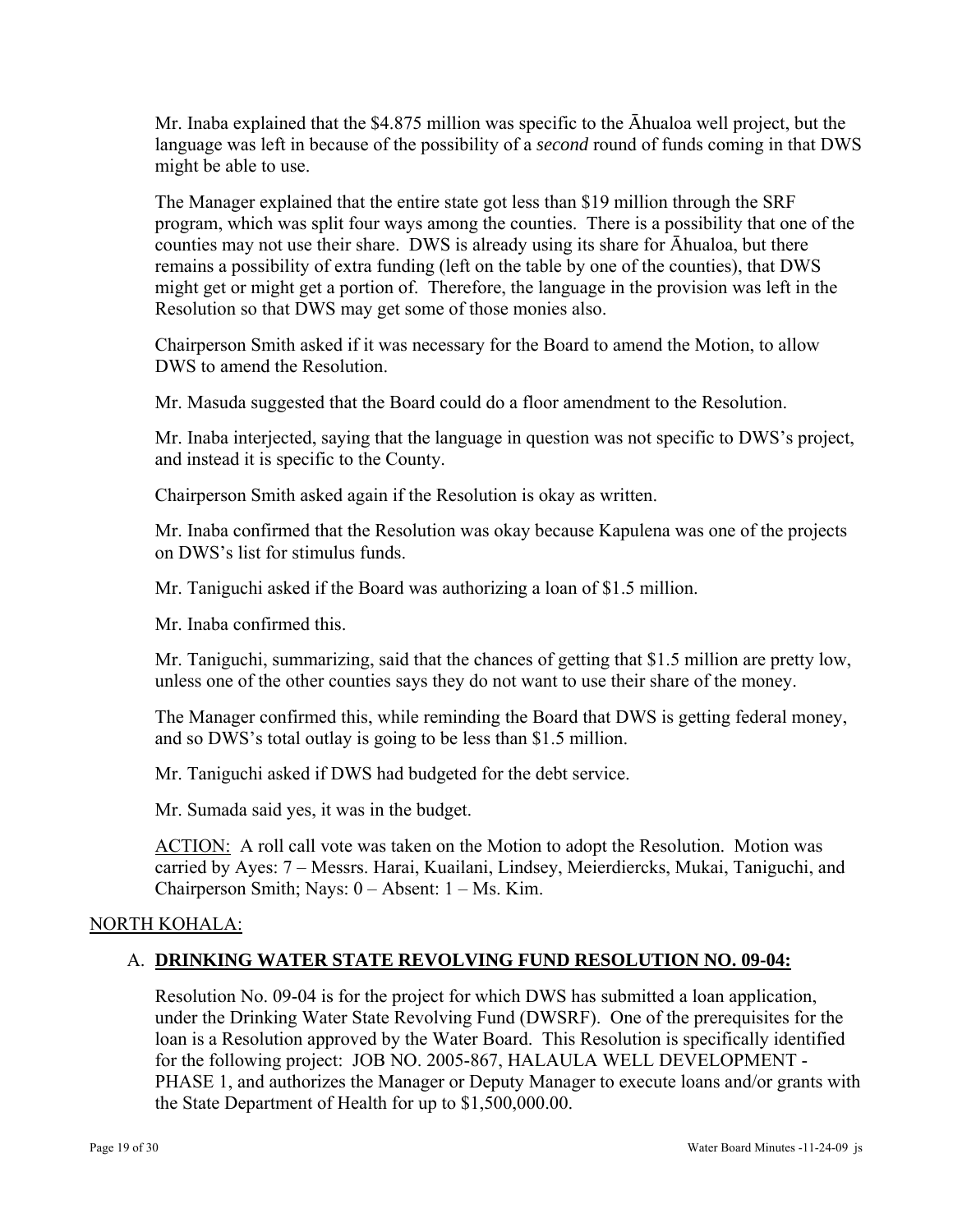The Manager recommended that the Water Board adopt Resolution No. 09-04 subject to the approval of Corporation Counsel.

MOTION: Mr. Meierdiercks moved to approve; seconded by Mr. Mukai.

The Manager said this well will allow DWS to offer greater service to the area, and create an additional source of water whereby DWS could allow new subdivisions. The funding for this project would come from low-interest loans from DOH, he added.

Mr. Mukai asked if any federal funds were coming in for this project.

Mr. Inaba said no, the funding would be from SRF funds. The language in the Resolution was similar to the previous Resolution to show that the project is shovel-ready, making it eligible for any other stimulus funds that might become available.

ACTION: A roll call vote was taken on the Motion to adopt the Resolution. Motion was carried by Ayes: 7 – Messrs. Harai, Kuailani, Lindsey, Meierdiercks, Mukai, Taniguchi, and Chairperson Smith; Nays: 0 – Absent: 1 – Ms. Kim.

#### SOUTH KOHALA:

### A. **JOB NO. 2007-043, CONSTRUCTION OF THE WAIKOLOA RESERVOIR NO. 2 EARTHQUAKE REPAIRS, COUNTY OF HAWAI'I, STATE OF HAWAI'I, FEMA-1644-DR-HI, FIPS NO. 001-UVKJ8-00, PW NO. 638:**

The contractor, Goodfellow Bros., Inc., has requested a 26-calendar day time extension. This request consists of 2 calendar days for the additional work of Change Order No. 1 (five added clean-outs to the subdrainage piping system); and 24 calendar days for rain-outs and unworkable conditions from September 1, 2009 to October 31, 2009.

*Note: There is no additional cost associated with this time extension.* 

Staff has reviewed the request and finds that the 26 calendar days are justified. This is the second time extension request.

| Ext.                                |             |           | Days       |                                                              |
|-------------------------------------|-------------|-----------|------------|--------------------------------------------------------------|
| $\#$                                | From (Date) | To (Date) | (Calendar) | Reason                                                       |
|                                     | 11/9/2009   | 1/30/2010 | 82         | Rain-out days and Hypalon polymer supply<br>issues.          |
| 2                                   | 1/30/2010   | 2/25/2010 | 26         | Additional clean-out installation work and<br>rain-out days. |
| Total Days (including this request) |             | 108       |            |                                                              |

The Manager recommended that the Board approve a contract time extension to Goodfellow Bros., Inc., of twenty-six (26) calendar days from January 30, 2010 to February 25, 2010, for JOB NO. 2007-043, CONSTRUCTION OF THE WAIKOLOA RESERVOIR NO. 2 EARTHQUAKE REPAIRS.

MOTION: Mr. Taniguchi moved to approve; seconded by Mr. Kuailani.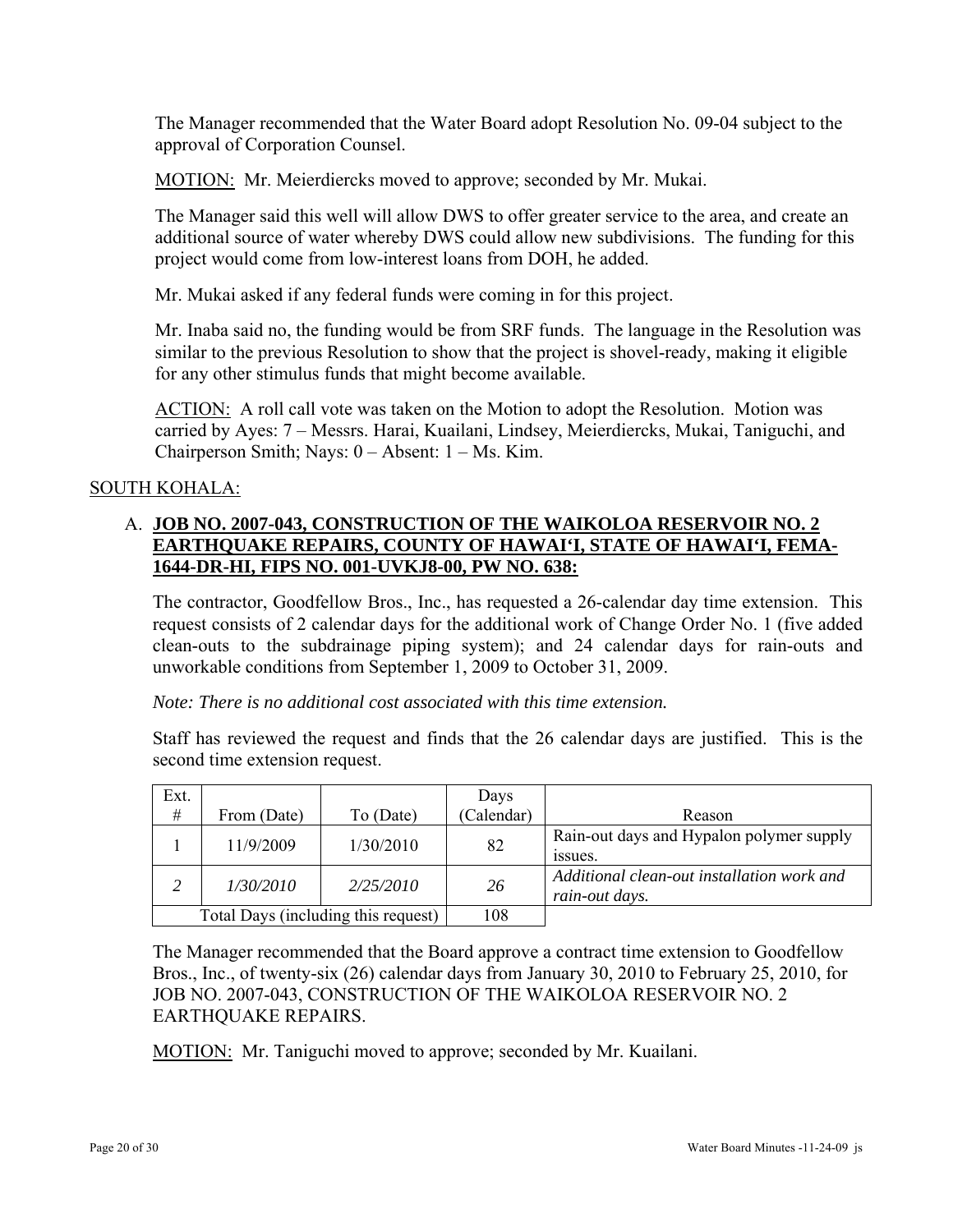Mr. Inaba said that the conditions on site have not allowed the contractor to proceed with the work and meet specifications. This was for a two-month period, with about half of the time rained out.

Chairperson Smith expressed approval that the contractor was requesting the extension in small bites, rather than waiting for a long period of time. He asked whether the additional work specified in Change Order No. 1 was covered in the contingency funds.

Mr. Inaba confirmed that it was covered by the contingency funds.

ACTION: Motion carried unanimously by voice vote.

#### NORTH KONA:

### A. **JERNIGAN PROPERTY CONDEMNATION DISPUTE**:

Mr. Masuda reported that the dispute is stuck in court. The court denied a motion to vacate DWS's possession, and Mr. Jernigan then filed a motion to reconsider. That is where the matter stands. Judge Ronald Ibarra sought input from the State Attorney General's office on the constitutionality of the condemnation statute. The Attorney General was supposed to submit his position filing by November 23, 2009, but Corporation Counsel has not yet received it. From there, Mr. Jernigan and DWS have until December 27, 2009 to file a response. Pending that, and because there was a motion to reconsider, everything is stayed. DWS cannot enter and take possession at this point.

Chairperson Smith asked how this affects CTS Earthmoving's contract, and how much work does DWS have for the contractor before the situation becomes a crisis.

The Manager said that theoretically, CTS has enough work for a whole year. The Department was concerned that under the contract, DWS asked that the top section be worked on immediately. As long as the Jernigan dispute continues, that will not happen and it will affect DWS's ability to serve the proposed Hawaiian Homes housing project in the area. However, barring that, the contractor can still work on the easements at Queen Lili'uokalani Trust's property, do the tanks, etc. In summary, CTS has more than enough work to do for another year, he said.

Chairperson Smith said that his concern was that the longer it takes to resolve the litigation, Mr. Jernigan's position gets increasingly stronger. Corporation Counsel needs to resolve this quickly; otherwise the mitigation of damages to the contractor will go higher and higher, he added.

Mr. Meierdiercks wondered if the Board would need to take any action or approval, if the dispute gets cleared up by the next Board meeting. In such a case, CTS could just keep going on the project, he said.

The Manager said DWS had relayed this information to the contractor.

Mr. Beck asked Mr. Masuda if the judge rules in DWS's favor but Mr. Jernigan appeals in federal court, would DWS still be stayed or could the state allow DWS to go forward, at risk.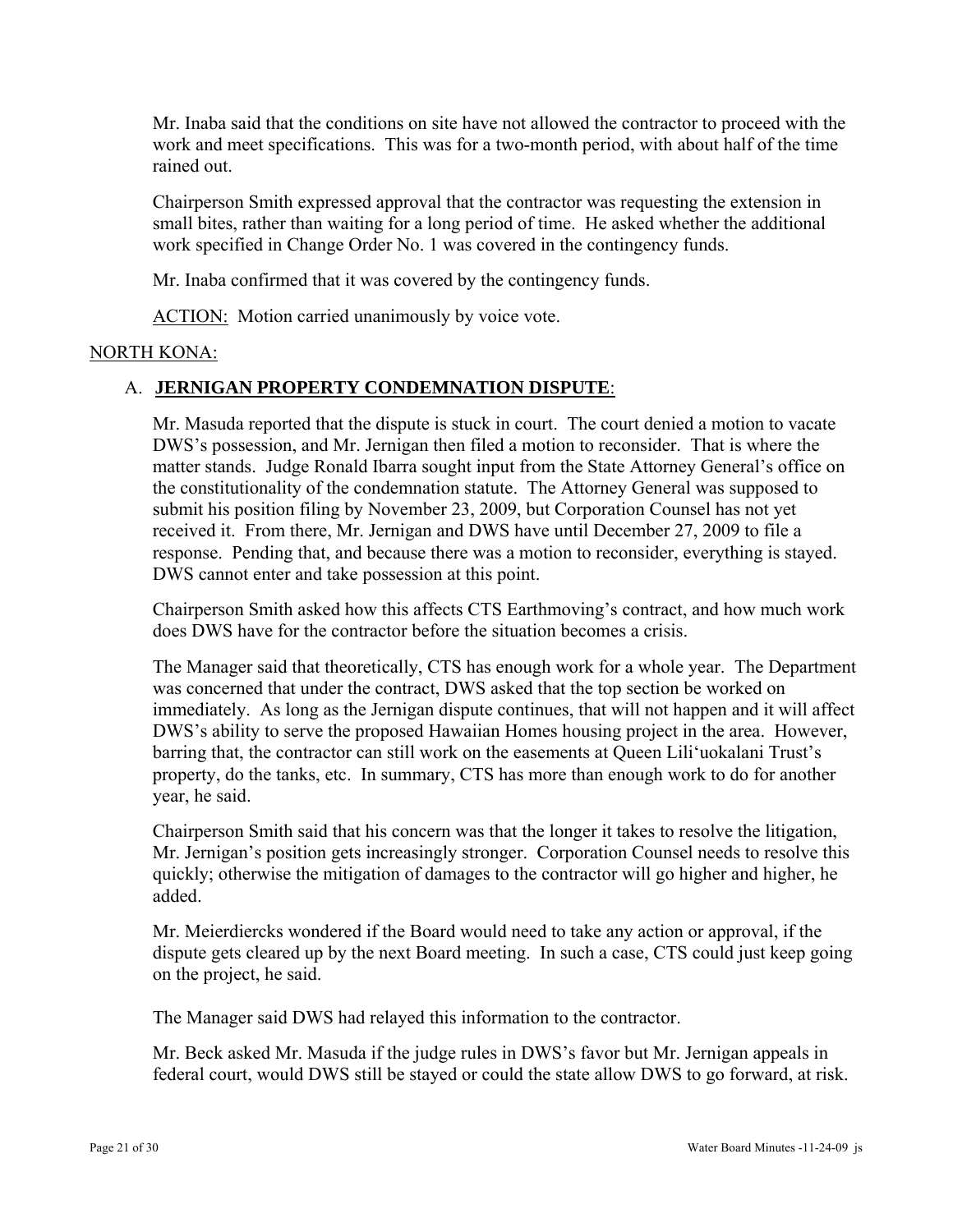Mr. Masuda said it would be *at risk.* He noted that Mr. Jernigan will have to establish federal grounds to appeal. At issue is a state condemnation action. If DWS were to lose, all other state condemnations will be in jeopardy; the entire state will be affected, he said. Mr. Jernigan may appeal, and try to get injunctive relief while the appeal is ongoing.

Mr. Beck asked whether this kind of condemnation case has been tested many times in the past.

Mr. Masuda confirmed that "plain vanilla" condemnations have passed the constitutionality test numerous times. He noted that the tests to get injunctive relief pending an appeal are that the party must show likeliness of success on appeal *and* must show irreparable harm. Showing the likeliness of success could be a tough test, he added.

#### MISCELLANEOUS:

### A. **LEGISLATIVE AUDIT OF DWS:**

*(This item was taken up earlier.)* 

#### B. **DEDICATION OF WATER SYSTEMS:**

The Department received the following documents for action by the Water Board. The water systems have been constructed in accordance with the Department's standards and are in acceptable condition for dedication.

#### **1. GRANT OF EASEMENT AND BILL OF SALE**

Subdivision Application No. 2005-000211 Grantor/Seller: Big Island Bamboo/BIBCO, LLC TMK: (3)1-3-008:027 portion E.W.O.: 2009-031 Lots: 7 Zoning: A-1a Facilities Charge: \$33,000.00 Paid: 5/14/2009 Final Inspection Date: 1/22/2009 Water System Cost: \$46,000.00

The Manager recommended that the Water Board accept these documents subject to the approval of the Corporation Counsel and that either the Chairperson or the Vice-Chairperson be authorized to sign the documents.

MOTION: Mr. Meierdiercks moved to approve; seconded by Mr. Kuailani. Motion carried unanimously by voice vote.

#### **C. LETTER FROM PLUMBING SERVICES HAWAI'I ON REQUEST TO ADJUST HIGH WATER USAGE BILL FOR MS. MARY MCGRATH:**

*(This item was taken up earlier in the meeting.)*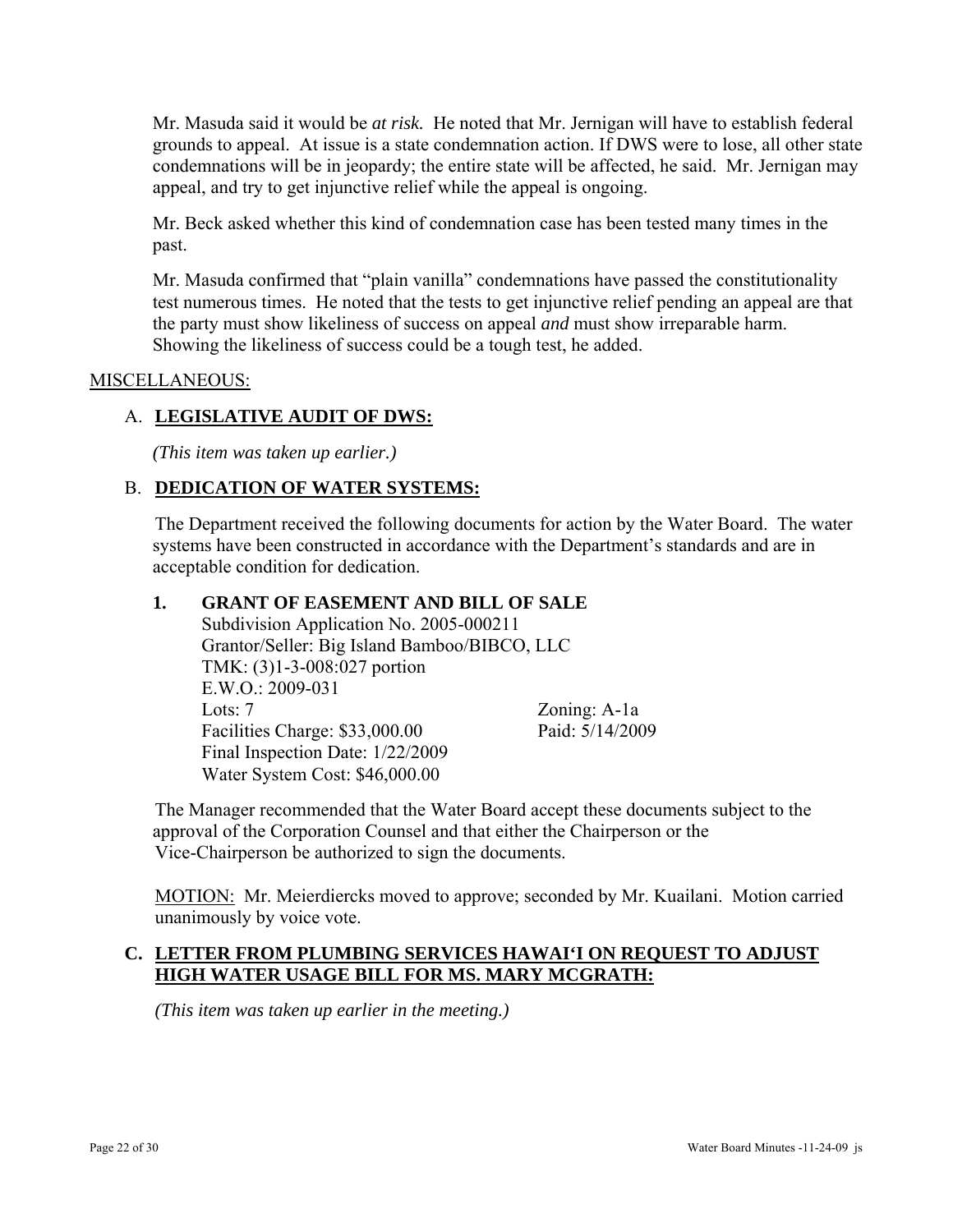### D. **COUNTY OF HAWAI'I'S GENERAL OBLIGATION BOND ISSUE ON BEHALF OF DEPARTMENT OF WATER SUPPLY:**

The Department provided an update on Bill 160, which authorizes the sale of \$31 million in general obligation bonds for the purpose of funding various improvement projects for the Department of Water Supply.

Bill 160 had its first reading at the Hawai'i County Council meeting held on November 4, 2009, and was passed following its second and final reading on November 18, 2009.

The DWS will reimburse the General Fund for the related debt service on the bonds and the cost of issuance.

The Manager said the general obligation bond was basically a go, now that it has passed its second reading. The Manager met with the Mayor yesterday, and thanked the County for doing the general obligation bond for DWS. The County pledges its reputation so that DWS could borrow money, and DWS pays the money back, the Manager explained. DWS has projects lined up and ready to go as soon as the Department receives the funds, he added.

# **E. REPORT OF AD HOC FINANCE COMMITTEE:**

The Water Board's Ad Hoc Finance Committee Chairperson, Mr. Art Taniguchi, is investigating the following areas, which encompass the scope of the Committee's work. It had been anticipated that at this meeting, the Committee would do the following tasks:

- 1. Recommendation and possible concurring vote on DWS policy regarding credit card expenses: Mr. Taniguchi noted that the Manager had provided the Board with the Department's policy on credit card use, with which the Committee concurred. Since the policy has been implemented, it does not require Board action.
- 2. Report on vehicle take-home policy: Mr. Mukai and Mr. Lindsey are spearheading DWS vehicle policy, which Mr. Taniguchi described as a very complex topic. Mr. Lindsey, whose company has a fleet of vehicles, brings valuable expertise to the table, Mr. Taniguchi noted. The Committee has met, and has a rough draft of the policy, which the Committee will fine-tune with the Manager and Deputy Manager. By the December Board meeting, there should be something more concrete to report.
- 3. Report on procedures regarding cash control: As mentioned earlier in this meeting while the Legislative Auditor was present, the Committee has decided to wait to hear what Ms. Schrandt's office comes up with, to avoid duplicating efforts.

Chairperson Smith noted that the Agenda for the December Board meeting should include discussion/decision-making on whatever the Committee has finished. He asked the Secretary to send a copy of whatever is decided on by the Board to the Legislative Auditor.

Mr. Kuailani asked if a written copy of the draft vehicle policy was available.

Mr. Taniguchi said the policy was not ready yet, but copies will be distributed to the entire Board when they are ready.

# F. **ENERGY MANAGEMENT ANALYST UPDATE:**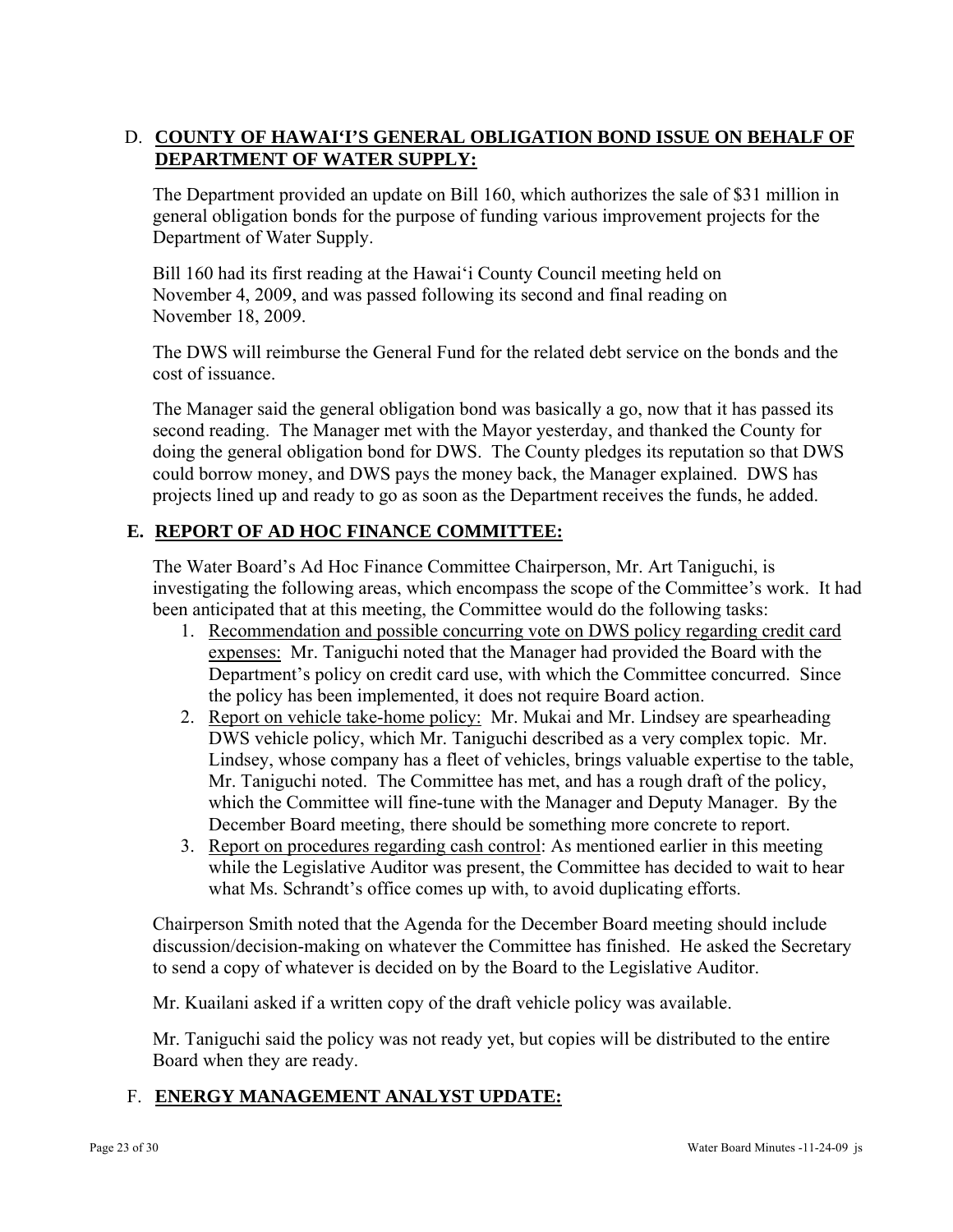#### Ms. Myhre covered the following areas:

a. Negotiations with HELCO on Lālāmilo Windfarm/DLNR land lease: DWS's lease on the property with the Department of Land and Natural Resources (DLNR) expires in December 2010. DWS has been negotiating with HELCO on what DWS wants to do. Ms. Myhre reported that the Manager on November 16, 2009 had sent a letter to HELCO expressing dissatisfaction with HELCO's performance, and requesting a schedule for cleanup of the 78-acre site. Chairperson Smith, approving the letter, said that HELCO needs to have a contingency plan in place to satisfy DWS as the primary lessee of the property. DWS and the Board are on the line, he said, because DWS must return the site to DLNR in 13 months. Ms. Myhre said she had contacted DLNR in Hilo to inform them of the letter, and DLNR was happy that DWS has requested HELCO to clean up the site. She said she expected to continue conversations with DLNR regarding any possible project that DWS does with HELCO. Ms. Myhre reported that the National Renewable Energy Laboratory (NREL) met with the County, HELCO and DWS to discuss NREL's technological support of a project. One potential project concept is to pump water uphill and let it flow downhill through DWS's system through a hydro-generator. NREL would provide DWS with preliminary engineering and economic analysis. DWS has its next meeting with HELCO on Monday, November 30, 2009. Chairperson Smith asked whether the idea is to figure out if a pumped hydro-system is feasible within DWS's existing storage tanks, existing waterlines and access road. Ms. Myhre said the concept was even bigger than that. DWS is still working to see if it can get the best price or discount for energy, and how HELCO can benefit by incorporating more renewables into its system. Currently, HELCO presumably cannot take more energy on its system until HELCO gets more storage, so storing renewable energy may possibly be done through a pump storage hydro-system. Chairperson Smith asked how DWS would overcome the challenge of sending power across the parcel line, and not becoming a utility. Ms. Myhre said she had addressed that question with an email to the Public Utilities Commission (PUC), requesting a **direct interpretation** regarding the language in DWS's agreement with HELCO, which says that DWS would own the power lines from the existing windfarm to the Lālāmilo side of the road. Right now, DWS's Lālāmilo A, B, C, and D wells have a power line that would be owned by DWS if the power is generated on land leased by DWS, and directed down power lines owned by DWS. That energy could be served to DWS's wells. This request for direct interpretation was sent to the PUC about two months ago, but there has been no response so far, Ms. Myhre said. Chairperson Smith said his concern is that HELCO is the only recognized power utility that can get power off the site, and *if* HELCO does it, HELCO needs to charge the rates that PUC approves and cannot offer preferential rates. Chairperson Smith expressed doubt that the PUC would make an exception to allow a third party to generate power for DWS. He believed that the lease will revert back to DLNR in December 2010, and that DWS needs to focus on HELCO cleaning up the site. Ms. Myhre said that if a third party independent power company comes in and re-powers the site, the third party's issue with sending power to the HELCO grid is between the third party and HELCO. She said that if a third party provides DWS with energy, in an arrangement just like DWS had before, that could be done and the third party could charge DWS whatever rate they wanted to. Furthermore, if the third party was not tied to the grid, there would be an agreement between DWS and the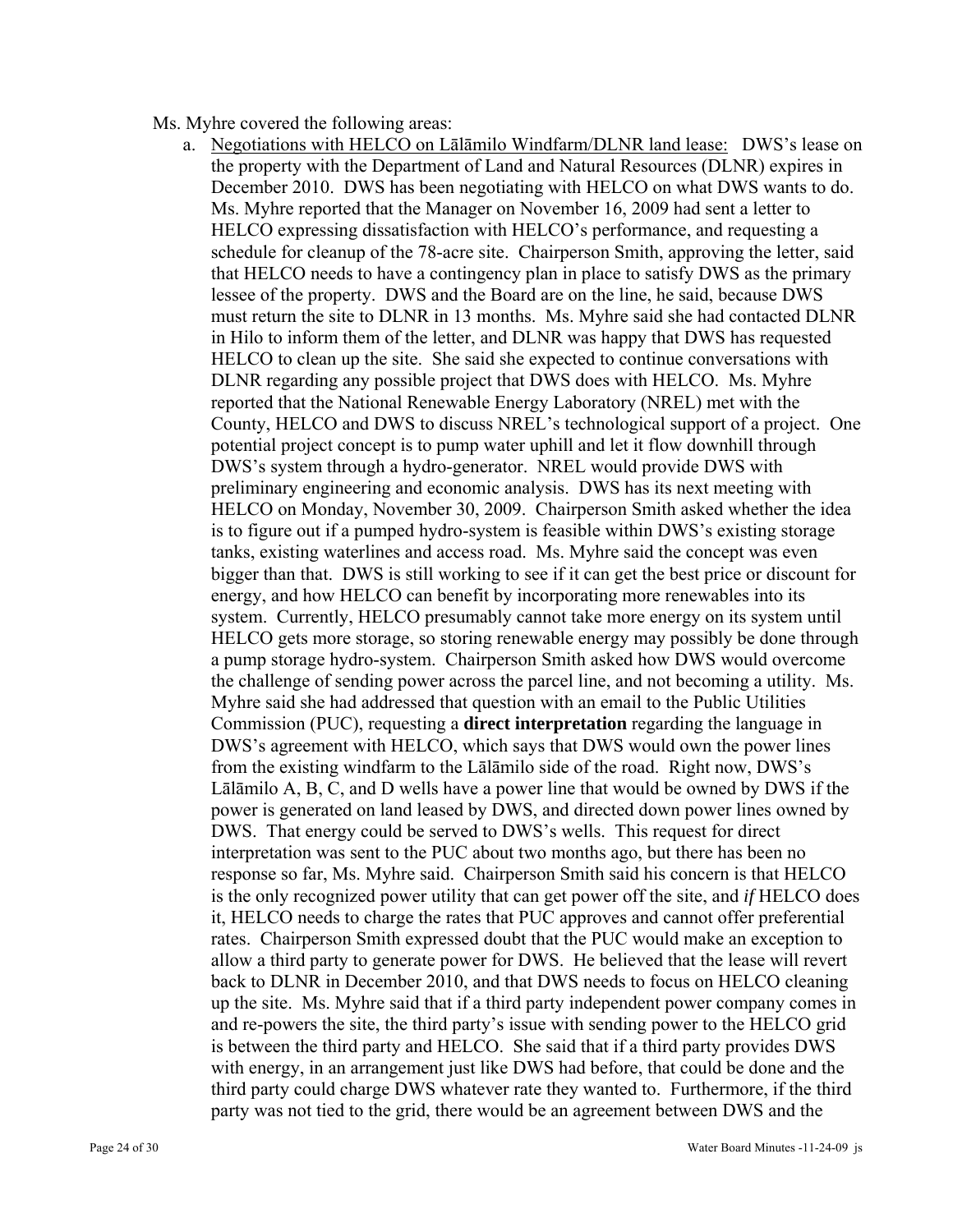third party for solar, wind or a combination of the two, Ms. Myhre said. Chairperson Smith disagreed, saying that by sending power across a parcel line would make DWS a utility. At this point, the Manager said that the third party Ms. Myhre was referring to would come into the picture well after the lease expires, and that such an arrangement would not happen by the time the lease expires in December 2010. Chairperson Smith expressed concern about the liability that DWS has, because DWS signed a lease for a property that DWS let HELCO on, and because HELCO had done all kinds of stuff on the property. The Manager said that that was why DWS had been very specific in its letter to HELCO.

- b. Mayor's Green Team: Ms. Myhre said an energy audit had recently been conducted at DWS's main office, and Mr. Inaba had received a draft report. The report was very informative on how DWS can save energy at the main office, and can even get rebates on some of the equipment DWS is installing. Ms. Myhre said that the Environmental Protection Agency will hold an all-day workshop in Hilo on February 8, 2010, on energy efficiency vis a vis water service and waste water management.
- c. Mayor's Energy Advisory Commission: Ms. Myhre is on an investigatory committee on water supply and use, along with Alex Woodbury (who did the DWS energy audit at DWS's main office), former Board Chairperson Tom Goya and County Energy Coordinator Will Rolston. The committee will be meeting with the Manager, Chairperson Smith and other invitees on Monday, December 14, 2009, at 1:00 p.m., at DWS's main office conference room. The topic of the meeting is big picture planning, and how the energy commission can support DWS in reaching the Hawai'i Clean Energy Initiative goal of 70 percent renewable use by 2030. Mr. Mukai said he should attend the meeting as well.

### G. **MONTHLY PROGRESS REPORT**:

No discussion.

# H. **REVIEW OF MONTHLY FINANCIAL STATEMENTS:**

Looking at DWS's bank charges, Mr. Taniguchi suggested meeting with Mr. Sumada to explore ways of minimizing bank charges, which he noted are too much. On the income side of the balance sheet, he noted that DWS's interest income was too low. He asked what kind of investments DWS was planning, and where DWS monies were currently invested.

Mr. Sumada said that DWS does not hold the typical six-month certificates of deposit (CDs) that it once did. DWS got out of the six-month CDs when interest rates dropped, and when the County treasurer began putting larger amounts of money into other investments. Instead of having interest come in every month as before, it comes in more like every six months when an investment matures, Mr. Sumada said.

Mr. Taniguchi expressed concern about the Power Charge, noting that DWS collected \$1.1 million on the Power Charge and DWS got charged \$1.7 million, meaning a shortfall of \$600,000.00. He said that year-to-date, DWS looks okay, but it would be scary if the trend continued. He asked if the Board over-reacted by going too low on the Power Cost Adjustment.

The Manager said no, the Board went with where it was when the Board voted to lower the Power Charge. He noted that any adjustment lags by two months.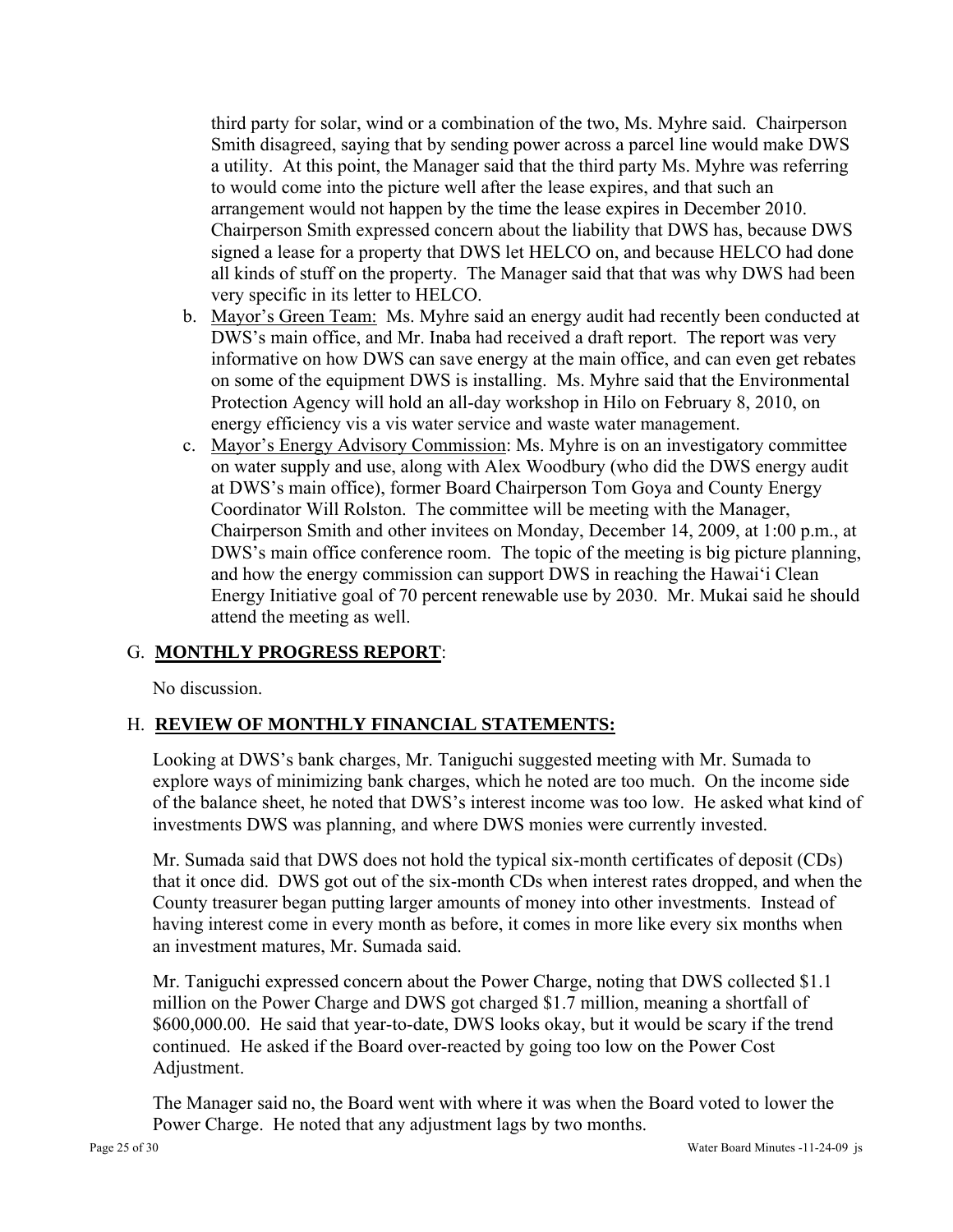Mr. Sumada noted that the revenue side gets adjusted down for leak adjustments, etc.; that revenue is not the gross amount that DWS generates for the Power Charge income. There are adjustments made to that gross number for leak adjustments.

Mr. Taniguchi asked if the leak adjustments would be on the Power Charge or on water sales, adding that he thought that the Power Charge was a separate amount that DWS collects.

The Manager said that it is a separate amount, but that a portion of the leak adjustments is the Power Charge Adjustment, too. The total bill includes a power cost, and actually the usage charge is far less than the power adjustment, the Manager said.

Mr. Taniguchi said maybe he was misunderstanding; he thought the power cost was a standalone item.

The Manager confirmed that it was a stand-alone item.

Mr. Taniguchi said that DWS was ahead, to date. However, last month DWS was short by \$600,000, and Mr. Taniguchi expressed concern at the possibility of the trend continuing.

The Manager noted that it was also a function of what time of the month, or what month. In some months, because of the way the data comes in, the consumption may be skewed. The Manager suggested that Mr. Taniguchi come to DWS and examine the numbers closely together with Mr. Sumada.

Mr. Taniguchi agreed, saying it might be better to closely look at the numbers, more often.

#### **I. POWER COST CHARGE UPDATE:**

The Power Cost Adjustment for October 2009 was **\$1.77** per 1,000 gallons, compared with the current Power Cost Charge of \$1.68.

The Manager said despite the rise in the Power Cost Adjustment, there was unfortunately insufficient time from now to publish a Public Notice that would legally allow the Board to hold a public hearing on December 15. He explained that there was no way that DWS could fulfill the statute of 20 days' notice, plus getting the Public Notice into the newspapers. Therefore, it is DWS's intent to come to the Board at the December 15 meeting to request that the Board hold a public hearing in **January**. There *will* be sufficient time between the December 15, 2009 meeting and the January 26, 2010 meeting to publish the Public Notice. At the December meeting, DWS will make a recommendation for a possible increase in the Power Cost Adjustment, based on *updated* data. At that time, the Board can decide whether to hold a Public Hearing on January 26, and publish a notice on that hearing.

Chairperson Smith agreed the item should go on the December Agenda, with a possible Public Hearing to be held on January 26, 2010.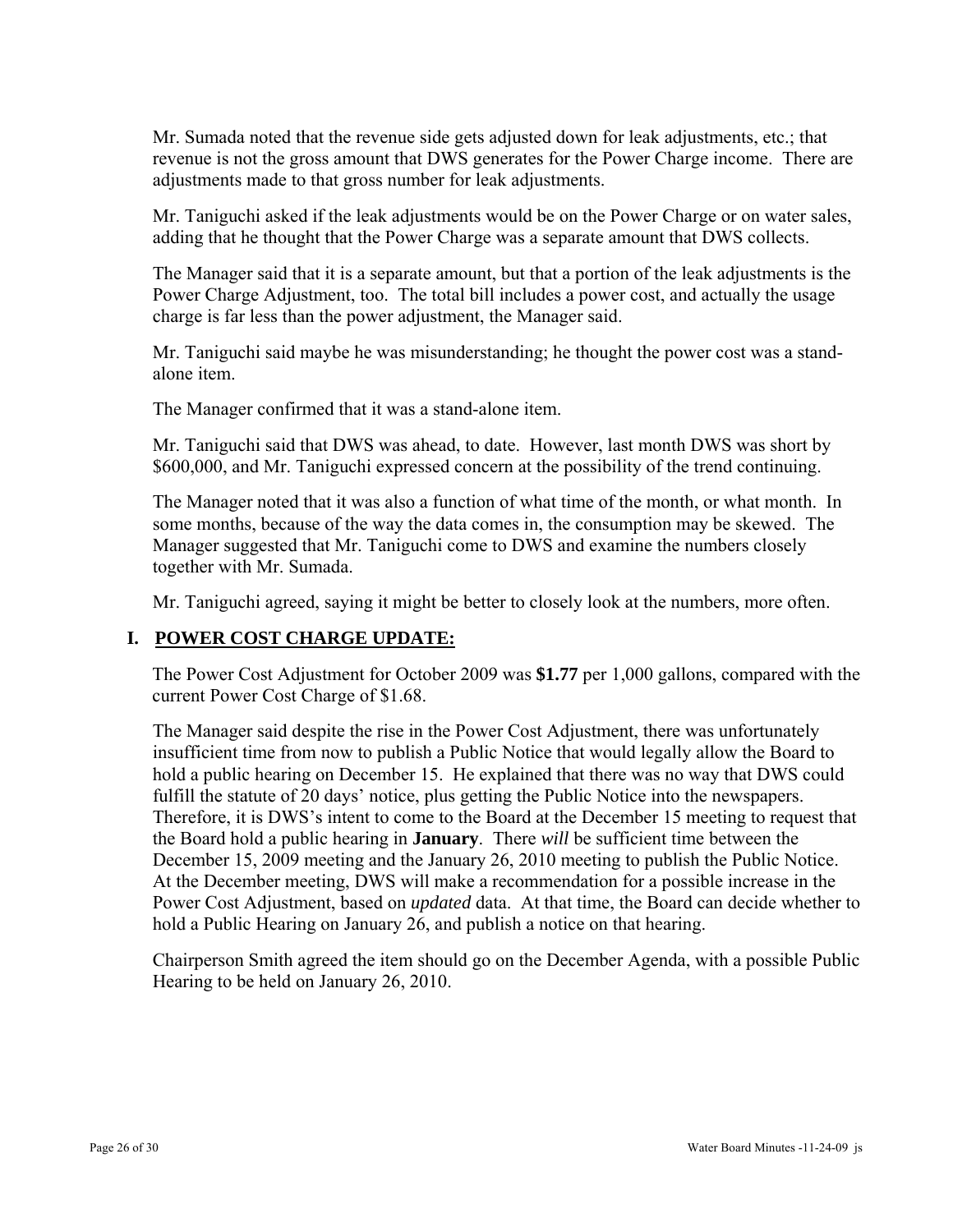# J. **WATER RATE STUDY:**

No discussion.

### K. **MANAGER'S EVALUATION:**

Mr. Mukai said he had received evaluations from seven Board members, and had compiled the evaluations into one report, following the format used in years past. He asked what the next step would be.

Chairperson Smith said that Mr. Mukai would distribute the report to the Board, and asked that the evaluation be placed on the December Agenda, when the Board will decide on any adjustment based on the evaluation.

Mr. Mukai confirmed that he would circulate the report, and give copies to the Manager and the Secretary.

Chairperson Smith asked the Secretary to find out the salaries of the other water department managers in the state, as well as salaries for the County department heads, appointees and the Mayor. He asked whether the department heads took a five percent pay cut, and find out what Human Resources did on their salaries. He said the Board wanted the dollar amount, and what was done to adjust the salaries in the other water departments and among the County appointees, as well as the Mayor.

The Secretary asked if the Chairperson wanted that information mailed with the Agenda.

Chairperson Smith confirmed this, saying it was the data that the Board had looked at before.

Mr. Masuda suggested that the Board look at what other excluded management employees (EMs) in the County of a similar professional level (i.e., engineers) are making.

Chairperson Smith said that was good information to have, and clarified that in numerous situations in the County, excluded management employees who report to an appointed director make more than the appointed director.

# L. **MANAGER'S REPORT**:

The Manager provided an update or status on the following:

1. Update on use agreement on KIC wells -- The Manager recently met with one of the KIC directors, Mr. Bill Mielke, through Mr. Wally Lau, the County's Deputy Managing Director (and a former director of KIC). The Manager explained to Mr. Mielke about DWS's desire to cooperate on the development of the KIC wells. Chairperson Smith suggested writing a letter directly to the Chairperson of the KIC Board. The Manager said he would send a recap of the meeting with Mr. Mielke and express our interest in cooperation in the development of the wells.

2. Palani Road Transmission Project – (*covered earlier*)

3. Report on Hawaiian Ocean View Estates/County Council – The Manager said the County Council approved an additional \$400,000 from a bond float for the project, which involves construction of a 300,000-gallon concrete tank (instead of the originally planned 100,000-gallon steel tank). DWS's contractor, Bolton, Inc., is putting together a proposal for the 300,000-gallon tank. Many months ago, the contractor assured DWS that this larger tank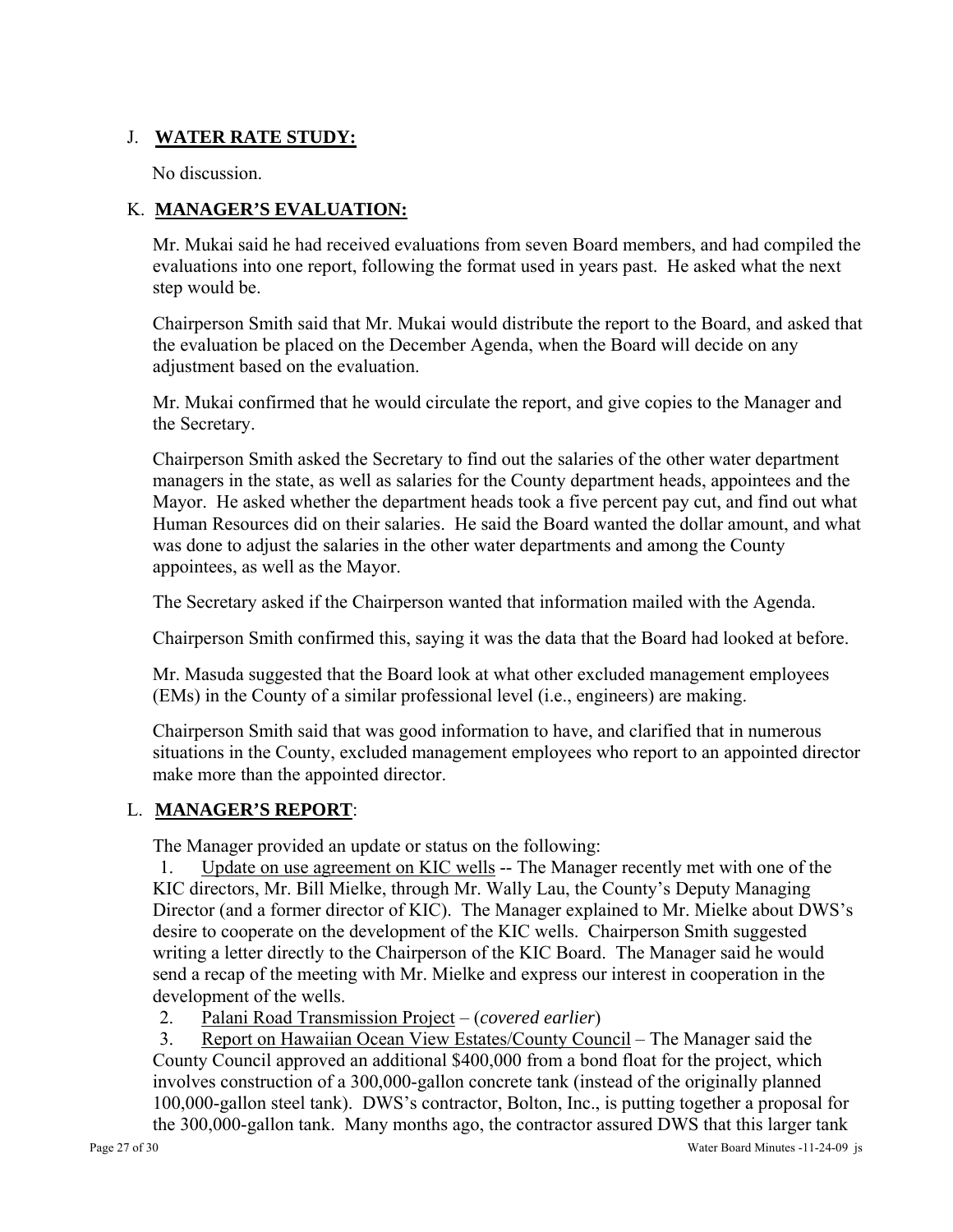can be done for less than the \$400,000 approved by the Council. Chairperson Smith clarified that this was money approved by the Council that is going to be amended to a contract that DWS is administering, involving an increase in size from a 100,000-gallon steel tank to a 300,000-gallon concrete tank. The Manager said that the footprint for the larger tank will be different, and the contractor will need to redesign the site. Mr. Inaba noted that Engineering Partners is doing the design. Mr. Kuailani explained that the reason he requested that this item be on the Agenda was due to pressure from the community. The Manager said that DWS's position on the tank was simple; the County of Hawai'i received \$6 million to do the tank and the Mayor asked DWS to administer the project, which DWS did. DWS administered the project to DWS standards, and the money available at that time could only buy a 100,000 gallon steel tank, he said. The Ocean View community wanted a larger tank, and for the same money, they wanted to go from a concrete tank to a steel tank, and DWS said no, that is not DWS standards, the Manager said. DWS then gave the community the option of increasing the size of the reservoir if the community could find the additional money. They found the additional money, the Manager said.

4. DWS Preparation for Legislative Audit – The Manager noted that DWS had met with Ms. Schrandt and suggested to her that her audit look at cash control procedures. Meanwhile, Mr. Sumada and his staff have developed a tightening of cash management controls. Mr. Taniguchi asked if DWS was privy to the matrix whereby DWS was selected for an audit. The Manager said he had no idea, aside from the risk management survey Ms. Schrandt mentioned earlier in the meeting. Chairperson Smith said the Department will cooperate with the Legislative Auditor in the interests of improving the Department. Chairperson Smith commended the Manager and Deputy Manager for faithfully attending the Mayor's community meetings, which help allay questions or concerns from the community.

On a separate topic, Mr. Kuailani asked that the Ainaloa pipeline that appeared on the Council agenda be placed as an update on the Board's December Agenda, under Manager's Report.

# **M. CHAIRPERSON'S REPORT:**

Chairperson Smith asked Board members to be sure to submit to the Secretary their reports on their attendance at the Hawai'i Water Works Association conference.

# N. **KAWAILANI 1.0-MILLION GALLON RESERVOIR:**

Mr. Masuda said a complaint has been filed against Wesley R. Segawa & Associates, Inc., (Segawa) who in turn has cross-claimed against the original contractor, Jas W. Glover, Ltd. (Glover). The case is in the discovery phase, which will be ongoing for a while.

Mr. Inaba explained how Segawa is trying to fix the problem of the sagging roof, with the help of some experts, sending out a Request for Proposals (RFP). Mr. Inaba said yesterday Segawa received responses to the RFP from three speciality contractors. On Tuesday, December 1, DWS is meeting with Segawa and Glover to determine whose responsibility or what relief for responsibility Glover has, and Segawa is intending to bring in a specialty contractor at his own cost.

Chairperson Smith clarified that DWS is in litigation. He asked if this side matter is resolved among all of the parties, would the litigation go away.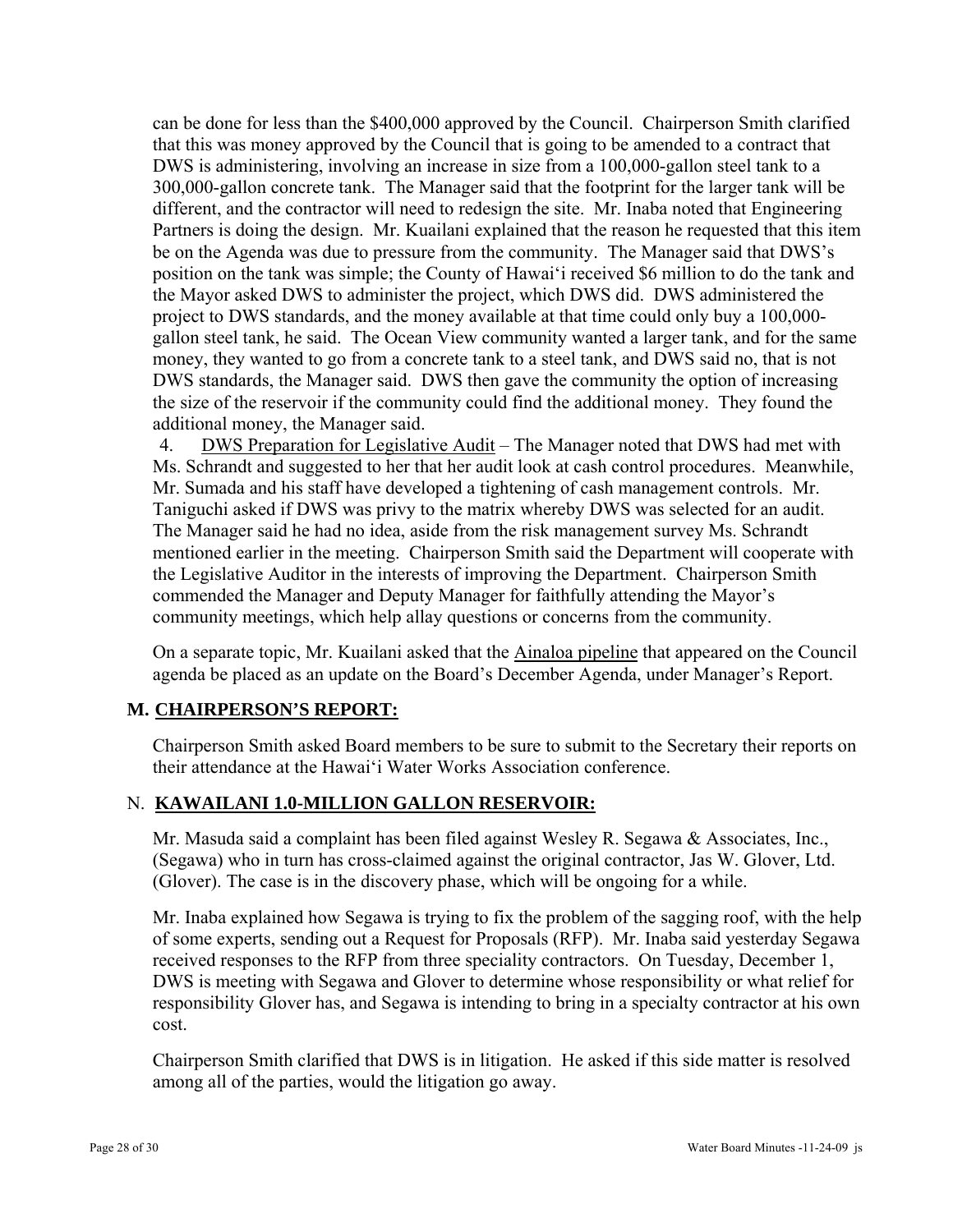Mr. Masuda said that depends because DWS would still have to get the Attorney Chief-in-Counsel to prepare the case, as well as other costs. For that reason, Mr. Masuda recommends that the Assistant Corporation Counsel, Ms. Kathy Garson, attend the December 1 meeting.

Mr. Inaba said this would just be a preliminary meeting, where Segawa has not even determined which contractor is selected. He noted that Segawa only sent out an RFP, and not a full scope which asks the contractors for prices. Segawa wants the experts who apply the product to have some input, Mr. Inaba said. Mr. Inaba has seen all three responses to the RFP; in each of the responses, there were differences in prices and also different explanations.

The Manager said that he wanted Ms. Garson to be involved because of the uncertainty amid the litigation, and he was concerned about how procurement comes into play here with Segawa seeking alternative contractors.

Mr. Masuda said that was not so much the main concern. He was more concerned with any statements that might be made during the meeting.

Mr. Inaba agreed to call Ms. Garson to see if she would be able to attend the meeting.

Chairperson Smith said that from the Board's perspective, the only concerns would be design liability and extended warranty. He noted that if the design is changed, DWS would need something longer than a one-year warranty, starting from whenever DWS accepts the design.

Mr. Inaba said the design is already built; Segawa is just going to overlay something on it.

Chairperson Smith said that the contractor usually gives DWS a warranty for one year from the date of acceptance. In this case, Segawa would be changing the design because of some flaw either in design or construction, so DWS should be given an extended warranty beyond the one year, to prove that DWS is getting what it paid for.

Mr. Inaba said that is what the meeting will be about. He expects Segawa to assure that he and the contractor are responsible for any warranty issue. Mr. Inaba said that he just wanted everybody to be on the same page and move forward with the project.

Mr. Harai asked if any statute of limitations was involved.

Mr. Masuda said there was no statute of limitations here.

### ANNOUNCEMENTS:

### 1. **Next Meeting:**

The next Meeting of the Water Board will be held on December 15, 2009 at 10:00 a.m., at the Department of Water Supply, Operations Center Conference Room, 889 Leilani Street, Hilo.

#### 2. **Following Meeting:**

The following meeting of the Water Board will be held on January 26, 2010 at 10:00 a.m., at the Department of Water Supply, Operations Center Conference Room, 889 Leilani Street, Hilo.

Mr. Kuailani asked if there was any update on filling Board vacancies.